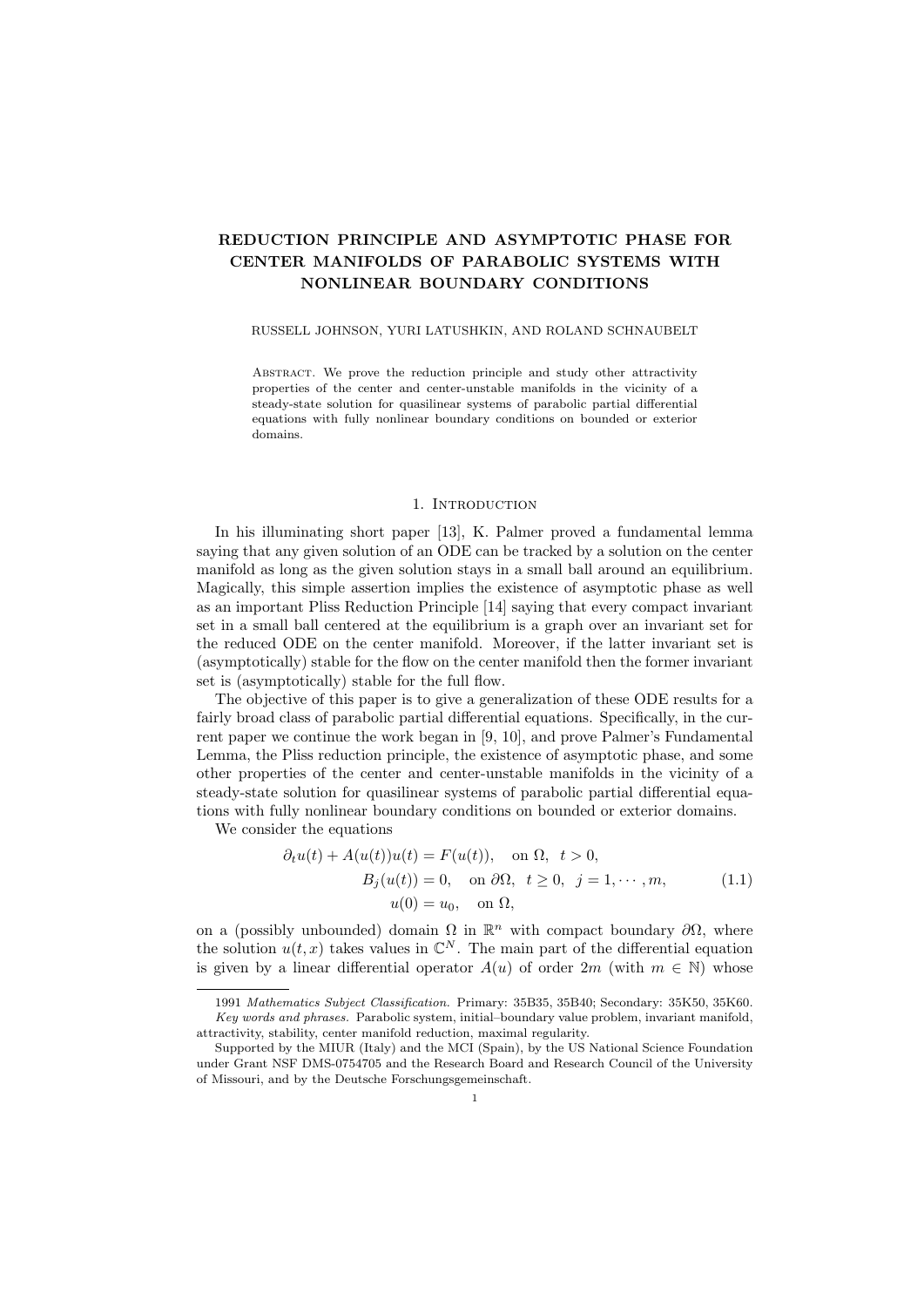matrix–valued coefficients depend on the derivatives of u up to order  $2m - 1$ , and  $F$  is a general nonlinear reaction term acting on the derivatives of u up to order  $2m - 1$ . Therefore the differential equation is quasilinear. Our analysis focusses on the fully nonlinear boundary conditions

$$
[B_j(u)](x) := b(x, u(x), \nabla u(x), \cdots, \nabla^{m_j} u(x)) = 0, \quad x \in \partial\Omega, \ \ j = 1, \cdots, m,
$$

for the partial derivatives of u up to order  $m_j \leq 2m - 1$ . We assume mild local regularity of the coefficients and that the linearization at a given steady state  $u_*$  is normally elliptic and satisfies the Lopatinskii–Shapiro condition. For illustration, we give a simple example where  $N = 1$  and  $m = 2$  (see e.g. [3] or [9, §6] for the system case  $N > 1$ ). In the case of the quasilinear heat equation with a nonlinear Neumann boundary condition

$$
\partial_t u(t) - a(u(t))\Delta u(t) = f(u(t)), \text{ on } \Omega, t > 0,
$$
  

$$
b(\nabla u(t)) = 0, \text{ on } \partial\Omega, t \ge 0,
$$
  

$$
u(0) = u_0, \text{ on } \Omega,
$$

we have to require that  $a, f \in C^1(\mathbb{R}), b \in C^2(\mathbb{R})$  are real, and that there is a steady state  $u_* \in W_p^2(\Omega)$  with  $a(u_*) \geq \delta > 0$  and  $|b'(u_*) \cdot \nu| \geq \delta > 0$  for the outer unit normal  $\nu$ . Fully nonlinear boundary conditions appear naturally in the treatment of free boundary problems, see e.g.  $[7]$  or  $[15]$ . The equations  $(1.1)$  are a model case for such problems.

Our fairly general setup is explained in the next section. The local existence of solutions and the existence and properties of invariant manifolds for (1.1) have been studied in [9, 10], where we have also discussed related literature. To make the present paper readable independently of [9, 10], we quote several results from these papers in the next section. In particular, Theorem 2.7 taken from [10] says that the center manifold is locally exponentially attractive with a tracking solution if there is no unstable spectrum and the flow on the center manifold is stable. Moreover, here and in our theorems in Section 3 we assume that the center (or the center– unstable) manifold is finite dimensional. Versions of Theorem 2.7 have been shown for simpler boundary conditions in more abstract settings, see [11, §9.3] and also [4, 12, 16, 17, 18, 19]. We note that in [12] a version of Palmer's lemma for elliptic problems on infinite cylinders has been proved.

In Section 3, we establish the analogues for (1.1) of Palmer's lemma in Lemmas 3.1 and 3.4. The Pliss reduction principle is proved in Theorem 3.6 in the setting of Theorem 2.7. Moreover, in Theorem 3.2 we show that any solution of (1.1) on  $\mathbb{R}_+$  that stays in a small ball centered at the equilibrium  $u_*$  already converges exponentially to a solution on the center–unstable manifold. Similarly, if the flow is stable on the center manifold, then any solution starting near the equilibrium either leaves a certain neighborhood or it belongs to the center–stable manifold and converges exponentially to a solution on the center manifold, see Theorem 3.5. In these two results, we allow for unstable spectrum in contrast to Theorem 2.7 of [10]. A stronger version of Theorem 3.5 was shown in the recent paper [16] in an abstract setting, but only for problems with linear boundary conditions and assuming that the center manifold consists of equilibria only.

**Notation.** We set  $D_k = -i\partial_k = -i\partial/\partial x_k$  and use the multi index notation. The k–tensor of the partial derivatives of order k is denoted by  $\nabla^k$ , and we let  $\nabla^k u =$  $(u, \nabla u, \dots, \nabla^k u)$ . For an operator A on a Banach space we write dom(A), ker(A),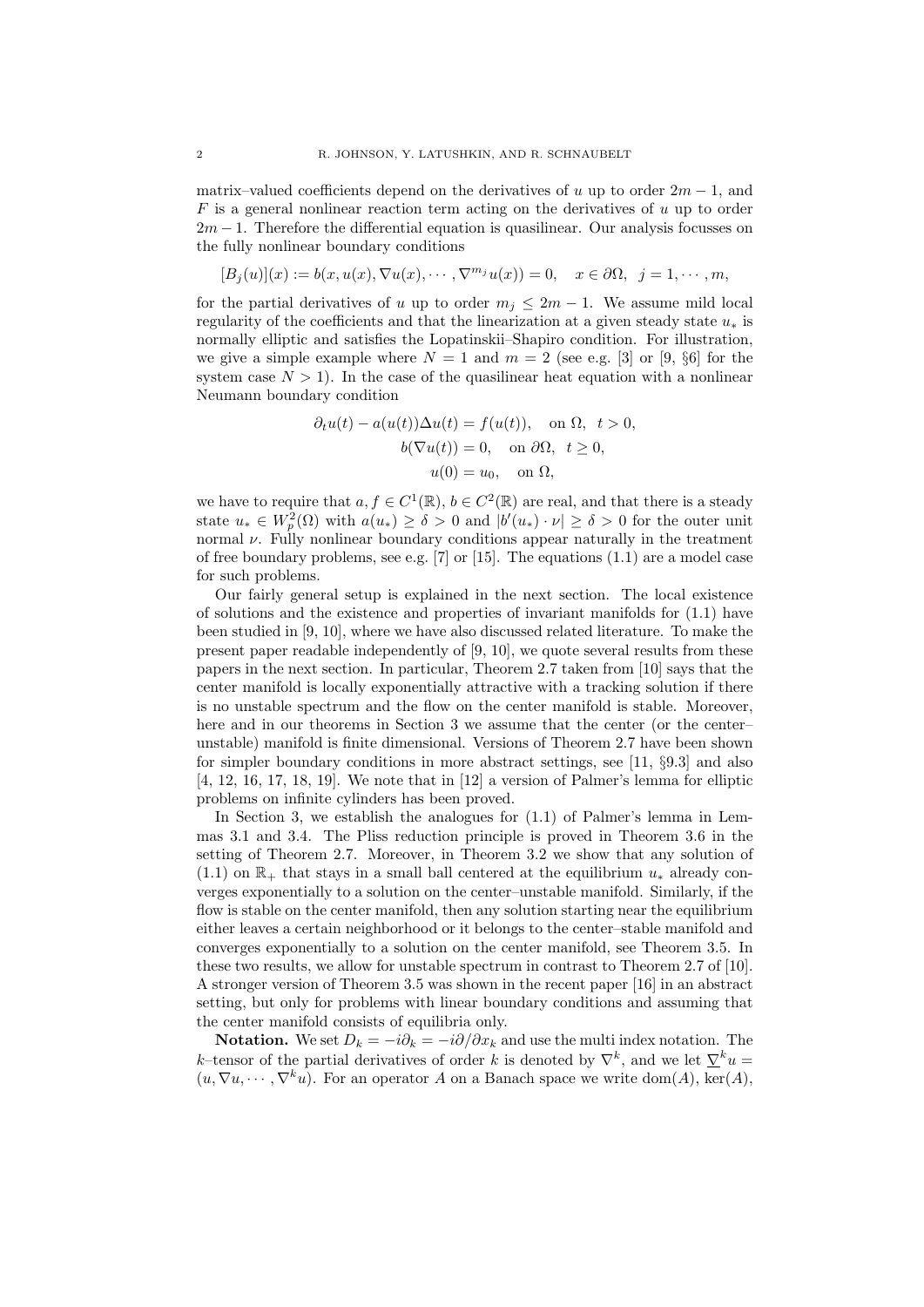ran(A),  $\sigma(A)$ , and  $\rho(A)$  for its domain, kernel, range, spectrum, and resolvent set, respectively.  $\mathcal{B}(X, Y)$  is the space of bounded linear operators between two Banach spaces X and Y, and  $\mathcal{B}(X) := \mathcal{B}(X,X)$ . A ball in X with the radius r and center at u will be denoted by  $B_X(u,r)$ . For an open set  $U \subset \mathbb{R}^n$  with (sufficiently regular) boundary  $\partial U$  or for a Banach space U,  $C^{k}(U)$  are the spaces of k-times continuously differentiable functions on U. We write  $BC^k(\overline{U})$  for the space of  $u \in C^k(U)$  such that u and its derivatives up to order k are bounded and have continuous extensions to  $\partial U$ . This space is endowed with the supnorm. For unbounded U,  $C_0^k(\overline{U})$  consists of  $u \in BC^k(\overline{U})$  such that u and its derivatives up to order k vanish at infinity. Similar spaces are used on  $\partial U$ . By  $W_p^k(U)$  we denote the Sobolev spaces, see e.g. [1, Def.3.1], and by  $W_p^s(U)$  the Slobodetskii spaces, see [1, Thm.7.48] or [20, Rem.4.4.1.2]. Finally,  $J \subset \mathbb{R}$  is a closed interval with nonempty interior, c is a generic constant, and  $\varepsilon : \mathbb{R}_+ \to \mathbb{R}_+$  is a generic nondecreasing function with  $\varepsilon(r) \to 0$  as  $r \to 0$ .

## 2. Setting and preliminaries

In this section we recall the setting and results from [9, 10] needed in the sequel. Let  $\Omega \subset \mathbb{R}^n$  be an open connected set with a compact boundary  $\partial\Omega$  of class  $C^{2m}$ and outer unit normal  $\nu(x)$ , where  $m \in \mathbb{N}$  is given by (2.4) below. Throughout this paper, we fix a finite exponent  $p$  with

$$
p > n + 2m. \tag{2.1}
$$

Let  $E = \mathbb{C}^N$  with  $\mathcal{B}(E) = \mathbb{C}^{N \times N}$  for some fixed  $N \in \mathbb{N}$ . We put

$$
X_0 = L_p(\Omega; \mathbb{C}^N), \quad X_1 = W_p^{2m}(\Omega; \mathbb{C}^N), \quad X_{1-1/p} = W_p^{2m(1-1/p)}(\Omega; \mathbb{C}^N),
$$

and denote the norms of these spaces by  $|\cdot|_0, |\cdot|_1$ , and  $|\cdot|_{1-1/p}$ , respectively. (We warn the reader that in [9, 10] the latter norm was denoted by  $|\cdot|_p$ . We set

$$
Y_0 = L_p(\partial \Omega; \mathbb{C}^N), \quad Y_{j1} = W_p^{2m\kappa_j}(\partial \Omega; \mathbb{C}^N), \quad Y_{j,1-1/p} = W_p^{2m\kappa_j - 2m/p}(\partial \Omega; \mathbb{C}^N), Y_1 = Y_{11} \times \cdots \times Y_{m1}, \quad Y_{1-1/p} = Y_{1,1-1/p} \times \cdots \times Y_{m,1-1/p}
$$

for  $j \in \{1, \dots, m\}$ ,  $m_j \in \{0, \dots, 2m-1\}$  given by  $(2.4)$ , and the numbers

$$
\kappa_j = 1 - \frac{m_j}{2m} - \frac{1}{2mp} \,. \tag{2.2}
$$

Here the Sobolev–Slobodetskii spaces on  $\partial\Omega$  are defined via local charts, see Theorem 7.53 in [1] or Definition 3.6.1 in [20]. We observe that

$$
X_1 \hookrightarrow X_{1-1/p} \hookrightarrow X_0, \quad Y_{j1} \hookrightarrow Y_{j,1-1/p} \hookrightarrow Y_0,
$$

and also that

$$
X_{1-1/p} \hookrightarrow C_0^{2m-1}(\overline{\Omega}; \mathbb{C}^N), \quad \text{and} \quad Y_{j,1-1/p} \hookrightarrow C^{2m-1-m_j}(\partial \Omega; \mathbb{C}^N) \tag{2.3}
$$

by (2.1), (2.2), and standard properties of Sobolev spaces, cf. [20, §4.6.1]. Our basic equations (1.1) involve the operators given by

$$
[A(u)v](x) = \sum_{|\alpha|=2m} a_{\alpha}(x, u(x), \nabla u(x), \cdots, \nabla^{2m-1} u(x)) D^{\alpha} v(x), \quad x \in \Omega,
$$
  
\n
$$
[F(u)](x) = f(x, u(x), \nabla u(x), \cdots, \nabla^{2m-1} u(x))), \quad x \in \Omega,
$$
  
\n
$$
[B_j(u)](x) = b_j(x, (\gamma u)(x), (\gamma \nabla u)(x), \cdots, (\gamma \nabla^{m_j} u)(x)), \quad x \in \partial\Omega,
$$
\n(2.4)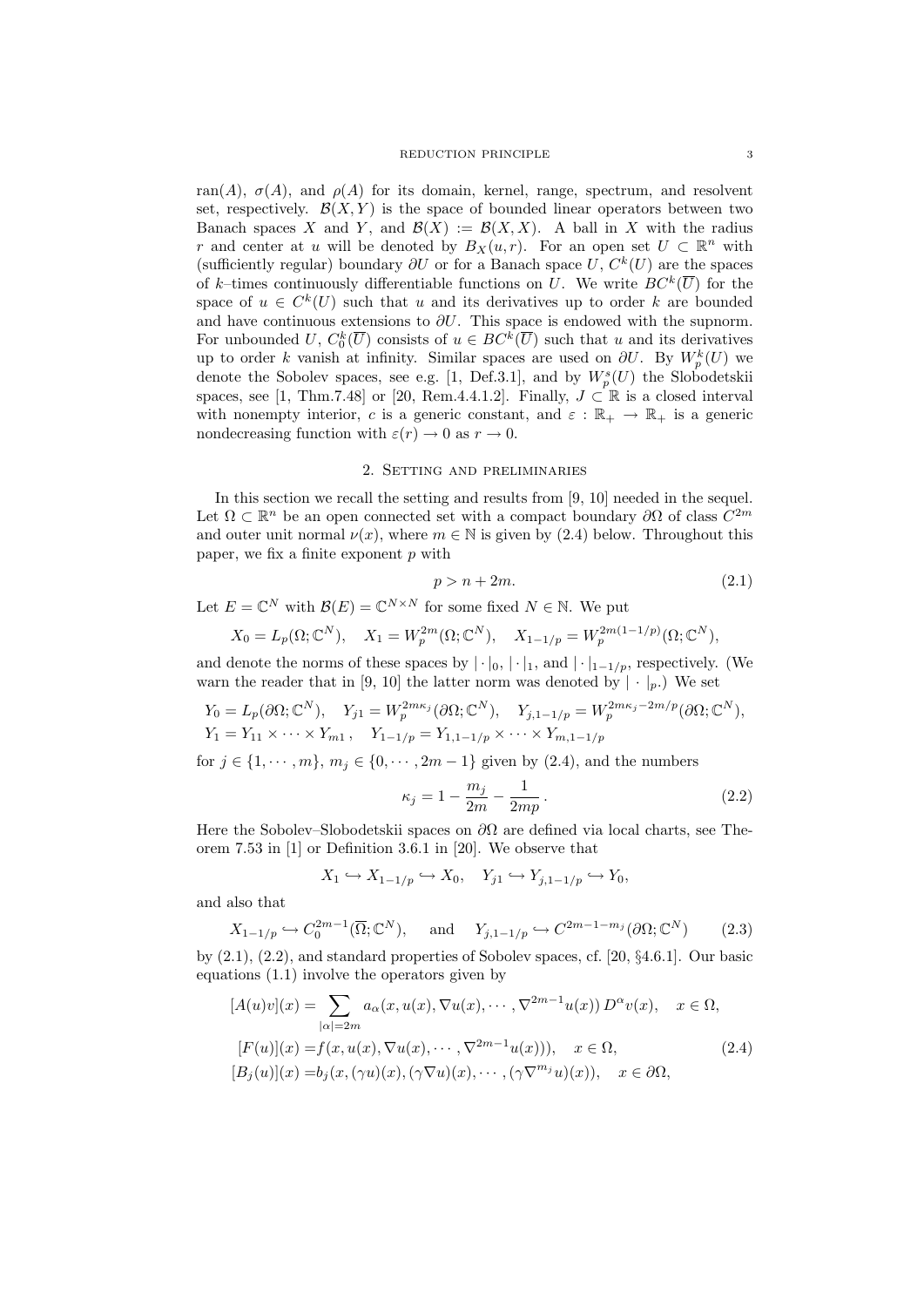for  $j \in \{1, \dots, m\}$  and functions  $u \in X_{1-1/p}$  and  $v \in X_1$ , where  $\gamma$  is the spatial trace operator and the integers  $m \in \mathbb{N}$  and  $m_j \in \{0, \dots, 2m-1\}$  are fixed. In view of (2.3), only continuous functions will be inserted into the nonlinearites. Thus we will omit  $\gamma$  in  $B_i(u)$  and in similar expressions. We set  $B = (B_1, \dots, B_m)$ . We assume throughout that the coefficients in (2.4) satisfy

(R) 
$$
a_{\alpha} \in C^1(E \times E^n \times \cdots \times E^{(n^{2m-1})}; BC(\overline{\Omega}; \mathcal{B}(E)))
$$
 for  $\alpha \in \mathbb{N}_0^n$  with  $|\alpha| = 2m$ ,  
\n $a_{\alpha}(x,0) \longrightarrow a_{\alpha}(\infty)$  in  $\mathcal{B}(E)$  as  $x \to \infty$ , if  $\Omega$  is unbounded,  
\n $f \in C^1(E \times E^n \times \cdots \times E^{(n^{2m-1})}; BC(\overline{\Omega}; E)),$   
\n $b_j \in C^{2m+1-m_j}(\partial \Omega \times E \times E^n \times \cdots \times E^{(n^{m_j})}; E)$  for  $j \in \{1, \cdots, m\}.$ 

We will need one more degree of smoothness of the coefficients as recorded in the following hypothesis:

(RR) 
$$
a_{\alpha} \in C^2(E \times E^n \times \cdots \times E^{(n^{2m-1})}; BC(\overline{\Omega}; \mathcal{B}(E)))
$$
 for  $\alpha \in \mathbb{N}_0^n$  with  $|\alpha| = 2m$ ,  
\n $f \in C^2(E \times E^n \times \cdots \times E^{(n^{2m-1})}; BC(\overline{\Omega}; E)),$   
\n $b_j \in C^{2m+2-m_j}(\partial \Omega \times E \times E^n \times \cdots \times E^{(n^{m_j})}; E)$  for  $j \in \{1, \cdots, m\}.$ 

For each  $k \in \mathbb{N}_0$ , we fix an order of the multi indices  $\beta \in \mathbb{N}_0^n$  with  $|\beta| = k$ . We order the  $n^k$  components of a k-tensor in the same way, thus using  $\beta$  as the label for the component corresponding to  $\beta \in \mathbb{N}_0^n$  with  $|\beta|=k$ . For a function w depending on  $z \in E^{(n^k)}$ , we denote by  $\partial_\beta w$  its partial derivative with respect to  $\beta$ -th argument. It is not difficult to see that

$$
A \in C^1(X_{1-1/p}; \mathcal{B}(X_1, X_0)) \quad \text{and} \quad F \in C^1(X_{1-1/p}; X_0) \tag{2.5}
$$

with the locally bounded derivatives

$$
[F'(u)v](x) = \sum_{k=0}^{2m-1} \sum_{|\beta|=k} i^k (\partial_{\beta} f)(x, u(x), \nabla u(x), \cdots, \nabla^{2m-1} u(x)) D^{\beta} v(x),
$$
  
\n
$$
[A'(u)w]v(x) = A'(u)[v, w](x)
$$
  
\n
$$
= \sum_{|\alpha|=2m} \sum_{k=0}^{2m-1} \sum_{|\beta|=k} (\partial_{\beta} a_{\alpha})(x, u(x), \cdots, \nabla^{2m-1} u(x)) [\partial^{\beta} v(x), D^{\alpha} w(x)]
$$

for  $x \in \Omega$ ,  $u, v \in X_{1-1/p}$ , and  $w \in X_1$ , see formula (25) of [9] and the text before it. (Observe that  $(\partial_{\beta}a_{\alpha})(x, z): E^2 \to E$  is bilinear.) We further have

$$
B_j \in C^1(X_{1-1/p}; Y_{j,1-1/p}) \cap C^1(X_1; Y_{j1}), \qquad j \in \{1, \cdots, m\},
$$
 (2.6)

with the locally bounded derivatives

$$
[B'_{j}(u)v](x) = \sum_{k=0}^{m_j} \sum_{|\beta|=k} i^{k} (\partial_{\beta}b_{j})(x, u(x), \nabla u(x), \cdots, \nabla^{m_j}u(x)) D^{\beta}v(x),
$$

where  $x \in \partial\Omega$  and  $u, v \in X_{1-1/p}$ , resp.  $u, v \in X_1$ . The continuous differentiability of  $B_j$  :  $X_{1-1/p}$  →  $Y_{j,1-1/p}$  was shown in Corollary 12 of [9], and  $B_j \in$  $C^1(X_1; Y_{1,1-1/p})$  can be proved by the arguments used in step (4) and (5) of the proof of Proposition 10 of [9], see in particular inequality (69) in [9]. We set  $B'(u) = (B'_1(u), \cdots, B'_m(u)).$ 

The symbols of the principal parts of the linear differential operators are the matrix–valued functions given by

$$
\mathcal{A}_{\#}(x,z,\xi) = \sum_{|\alpha|=2m} a_{\alpha}(x,z) \xi^{\alpha}, \quad \mathcal{B}_{j\#}(x,z,\xi) = \sum_{|\beta|=m_j} i^{m_j} (\partial_{\beta} b_j)(x,z) \xi^{\beta}
$$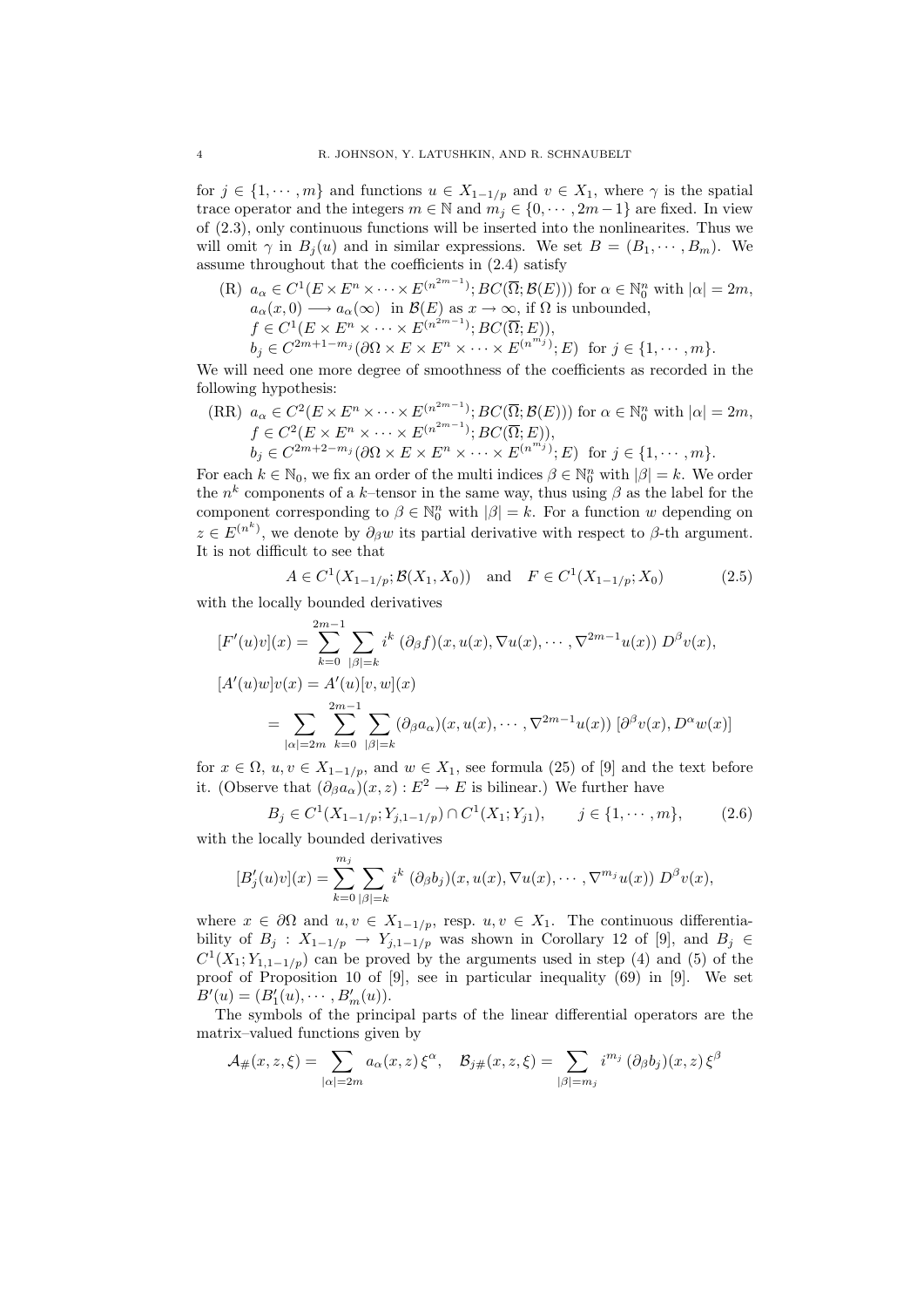for  $x \in \overline{\Omega}$ ,  $z \in E \times \cdots \times E^{(n^{2m-1})}$  and  $\xi \in \mathbb{R}^n$ , resp.  $x \in \partial\Omega$ ,  $z \in E \times \cdots \times E^{(n^{m_j})}$ and  $\xi \in \mathbb{R}^n$ . We further set  $\mathcal{A}_{\#}(\infty, \xi) = \sum_{|\alpha|=2m} a_{\alpha}(\infty) \xi^{\alpha}$  if  $\Omega$  is unbounded. We introduce the normal ellipticity and the Lopatinskii–Shapiro condition for  $A(u_0)$ and  $B'(u_0)$  at a function  $u_0 \in X_{1-1/p}$  as follows:

- (E)  $\sigma(A_{\#}(x, \underline{\nabla}^{2m-1}u_0(x), \xi)) \subset {\{\lambda \in \mathbb{C} : \text{Re } \lambda > 0\}} =: \mathbb{C}_+$  and (if  $\Omega$  is unbounded)  $\sigma(\mathcal{A}_{\#}(\infty,\xi)) \subset \mathbb{C}_+$ , for  $x \in \overline{\Omega}$  and  $\xi \in \mathbb{R}^n$  with  $|\xi| = 1$ .
- (LS) Let  $x \in \partial\Omega$ ,  $\xi \in \mathbb{R}^n$ , and  $\lambda \in \overline{\mathbb{C}_+}$  with  $\xi \perp \nu(x)$  and  $(\lambda, \xi) \neq (0, 0)$ . The function  $\varphi = 0$  is the only solution in  $C_0(\mathbb{R}_+;\mathbb{C}^N)$  of the ODE system

$$
\lambda \varphi(y) + \mathcal{A}_{\#}(x, \underline{\nabla}^{2m-1} u_0(x), \xi + i\nu(x) \partial_y) \varphi(y) = 0, \quad y > 0,
$$
  

$$
\mathcal{B}_{j\#}(x, \underline{\nabla}^{m_j} u_0(x), \xi + i\nu(x) \partial_y) \varphi(0) = 0, \quad j \in \{1, \cdots, m\}.
$$

We refer to [3], [5], [6], and the references therein for more information concerning these conditions. We can now state our basic hypothesis.

**Hypothesis 2.1.** Condition (R) holds, and (E), (LS) hold at a steady state  $u_* \in$  $X_1$  of (1.1), i.e.,  $A(u_*)u_* = F(u_*)$  on  $\Omega$ ,  $B(u_*) = 0$  on  $\partial\Omega$ .

For the investigation of (1.1), we need several spaces of functions on  $J \times \Omega$  and  $J \times \partial\Omega$ , where  $J \subset \mathbb{R}$  is a closed interval with a nonempty interior. The base space and solution space of (1.1) are

$$
\mathbb{E}_0(J) = L_p(J; L_p(\Omega; \mathbb{C}^N)) = L_p(J; X_0), \n\mathbb{E}_1(J) = W_p^1(J; L_p(\Omega; \mathbb{C}^N)) \cap L_p(J; W_p^{2m}(\Omega; \mathbb{C}^N)) = W_p^1(J; X_0) \cap L_p(J; X_1),
$$

respectively, equipped with the natural norms. We need the crucial embeddings

$$
\mathbb{E}_1(J) \hookrightarrow BC(J; X_{1-1/p}) \hookrightarrow BC(J; C_0^{2m-1}(\overline{\Omega}; \mathbb{C}^N)),\tag{2.7}
$$

see Theorem III.4.10.2 of [2] for the first and (2.3) for the second embedding. We note that the norm of the first embedding is uniform for intervals J of length greater than a fixed  $\ell > 0$ . Observe that (2.7) implies that the trace operator  $\gamma_0$  at time  $t = 0$  is continuous from  $\mathbb{E}_1(J)$  to  $X_{1-1/p}$  if  $0 \in J$ . The boundary data of our linearized equations will be contained in the spaces

$$
\mathbb{F}_j(J) = W_p^{\kappa_j}(J; L_p(\partial \Omega; \mathbb{C}^N)) \cap L_p(J; W_p^{2m\kappa_j}(\partial \Omega; \mathbb{C}^N))
$$
  
=  $W_p^{\kappa_j}(J; Y_0) \cap L_p(J; Y_{j1}), \qquad j \in \{1, \cdots, m\},$ 

endowed with their natural norms, where  $\mathbb{F}(J) := \mathbb{F}_1(J) \times \cdots \times \mathbb{F}_m(J)$ . We have

 $\mathbb{F}_j(J) \hookrightarrow BC(J; Y_{j,1-1/p}) \hookrightarrow BC(J \times \partial \Omega)$  and  $\gamma_0 \in \mathcal{B}(\mathbb{F}_j(J), Y_{j,1-1/p})$  (2.8) if 0 ∈ *J*, see [6, §3].

For  $\alpha, \beta \in \mathbb{R}$ , we set  $e_\alpha(t) = e^{\alpha t}$  for  $t \in \mathbb{R}$  and define the function  $e_{\alpha,\beta}$  by setting  $e_{\alpha,\beta}(t) = e_{\alpha}(t)$  for  $t \leq 0$  and  $e_{\alpha,\beta}(t) = e_{\beta}(t)$  for  $t \geq 0$ . Then we introduce the weighted spaces

$$
\mathbb{E}_{k}(\mathbb{R}_{\pm},\alpha) = \{v : e_{\alpha}v \in \mathbb{E}_{k}(\mathbb{R}_{\pm})\}, \qquad \mathbb{F}(\mathbb{R}_{\pm},\alpha) = \{v : e_{\alpha}v \in \mathbb{F}(\mathbb{R}_{\pm})\}, \mathbb{E}_{k}(\alpha,\beta) = \{v : e_{\alpha,\beta}v \in \mathbb{E}_{k}(\mathbb{R})\}, \qquad \mathbb{F}(\alpha,\beta) = \{v : e_{\alpha,\beta}v \in \mathbb{F}(\mathbb{R})\},
$$
\n(2.9)

where  $k = 0, 1$ , endowed with the canonical norms  $||v||_{\mathbb{E}_{0}(\mathbb{R}_{+}, \alpha)} = ||e_{\alpha}v||_{\mathbb{E}_{0}(\mathbb{R}_{+})}$  etc. We also use the analogous norms on compact intervals J.

We assume that Hypothesis 2.1 holds. Due to  $(2.5)$  and  $(2.6)$ , we can linearize the problem (1.1) at the steady state  $u_* \in X_1$  obtaining the operators defined by

$$
A_* = A(u_*) + A'(u_*)u_* - F'(u_*) \in \mathcal{B}(X_1, X_0),
$$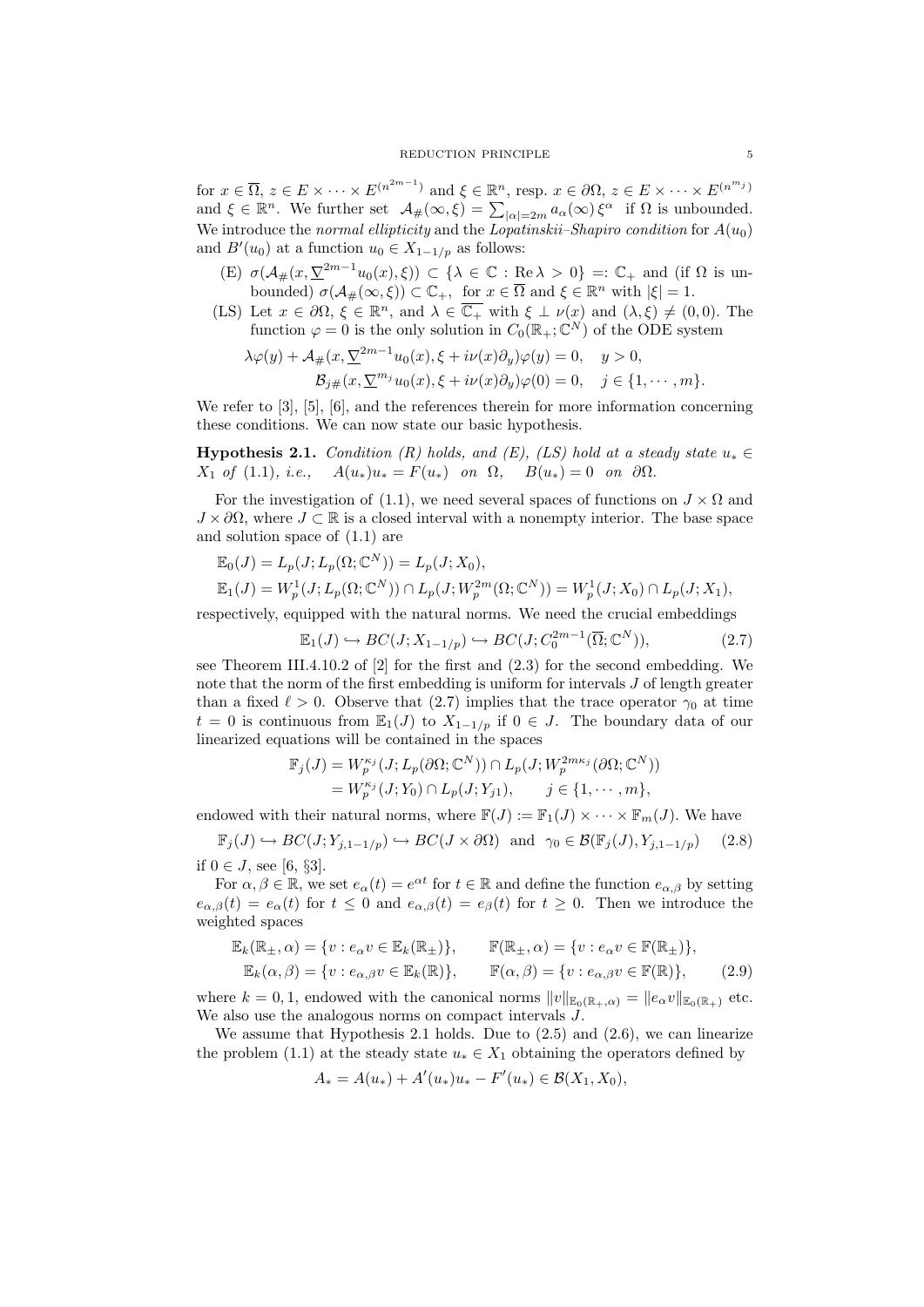$$
B_{j*} = B'_{j}(u_{*}) \in \mathcal{B}(X_{1-1/p}, Y_{j,1-1/p}) \cap \mathcal{B}(X_{1}, Y_{j1}).
$$

We set  $B_* = (B_{1*}, \cdots, B_{m*})$ . We further define the nonlinear maps

$$
G \in C^{1}(X_{1}; X_{0}) \text{ and } H_{j} \in C^{1}(X_{1-1/p}; Y_{j,1-1/p}) \cap C^{1}(X_{1}; Y_{j1})
$$
  
with  $G(0) = H_{j}(0) = 0$  and  $G'(0) = H'_{j}(0) = 0$  (2.10)

for  $j \in \{1, \dots, m\}$  by setting

$$
G(v) = (A(u_*)v - A(u_* + v)v) - (A(u_* + v)u_* - A(u_*)u_* - [A'(u_*)u_*]v)
$$
  
+ 
$$
(F(u_* + v) - F(u_*) - F'(u_*)v),
$$
  

$$
H_j(v) = B'_j(u_*)v - B_j(u_* + v),
$$

for  $v \in X_1$ , resp.  $v \in X_{1-1/p}$ . Again, we put  $H(v) = (H_1(v), \cdots, H_m(v))$ . The corresponding Nemytskii operators are denoted by

$$
\mathbb{G}(v)(t) = G(v(t)), \qquad \mathbb{H}_j(v)(t) = H_j(v(t)), \qquad \mathbb{H}(v)(t) = H(v(t))
$$

for  $v \in \mathbb{E}_1^{\text{loc}}(J)$  (which is the space of  $v : J \to X_0$  such that  $v \in \mathbb{E}_1([a, b])$  for all intervals  $[a, b] \subset J$ ).

Theorem 14 of [9] shows that (1.1) generates a local semiflow on the solution manifold

$$
\mathcal{M} = \{u_0 \in X_{1-1/p} : B(u_0) = 0\}.
$$

In particular, a function  $u_0$  is the initial value of the (unique) solution  $u \in \mathbb{E}_1([0,T])$ of (1.1) for some  $T > 0$  if and only if  $u_0 \in \mathcal{M}$ . Setting  $v = u - u_*$  and  $v_0 = u_0 - u_*$ , we further see that  $u_0 \in \mathcal{M}$  if and only if  $v_0 \in X_{1-1/p}$  and  $B_*v_0 = H(v_0)$  and that  $u \in \mathbb{E}_1([0,T])$  solves  $(1.1)$  if and only if  $v \in \mathbb{E}_1([0,T])$  satisfies

$$
\partial_t v(t) + A_* v(t) = G(v(t)) \quad \text{on } \Omega, \quad \text{a.e. } t > 0,
$$
  
\n
$$
B_{j*} v(t) = H_j(v(t)) \quad \text{on } \partial\Omega, \quad t \ge 0, \quad j \in \{1, \dots, m\}, \quad (2.11)
$$
  
\n
$$
v(0) = v_0, \quad \text{on } \Omega.
$$

**Remark 2.2.** Let Hypothesis 2.1 hold. Theorem  $14(a)$  of [9] and (2.7) then imply the following facts: For each given  $T > 0$ , there is a radius  $\rho = \rho(T) > 0$  such that for every  $u_0 = u_* + v_0 \in \mathcal{M}$  with  $|v_0|_{1-1/p} \leq \rho$  there exists a unique solution  $u = u_* + v$  of (1.1) on [0, T], and  $|w(t)|_{1-1/p} \leq c||v||_{\mathbb{E}_1([0,T])} \leq c|v_0|_{1-1/p}$  for all  $t \in [0, T]$  with constants  $c = c(T)$  independent of  $u_0$  in this ball. Moreover, Proposition 15 of [9] and the Sobolev embedding imply that

$$
|v(t)|_1 \le c|v_0|_{1-1/p} \qquad \text{for all} \ \ t \in [T_0, T],
$$

where  $T > T_0 > 0$  and the constant may depend on  $T_0$ .

We now recall some results from [9] regarding the solvability of the inhomogeneous linear problem

$$
\partial_t v(t) + A_* v(t) = g(t) \quad \text{on } \Omega, \quad \text{a.e. } t \in J,
$$
  
\n
$$
B_* v(t) = h(t) \quad \text{on } \partial\Omega, \quad t \in J,
$$
  
\n
$$
v(0) = v_0, \quad \text{on } \Omega,
$$
  
\n(2.12)

in weighted function spaces on the unbounded interval  $J \in \{ \mathbb{R}_+, \mathbb{R}_-, \mathbb{R} \}$ . We assume that Hypothesis 2.1 holds. (Actually, when dealing only with (2.12) we do not have to assume that  $u_* \in X_1$  is a steady state of (1.1).) We recall from Theorem 2.1 of [6] that on a bounded interval  $J = [a, b]$  the boundary value problem obtained by combining the first two lines of (2.12) with the initial condition  $v(a) = v_0$  has a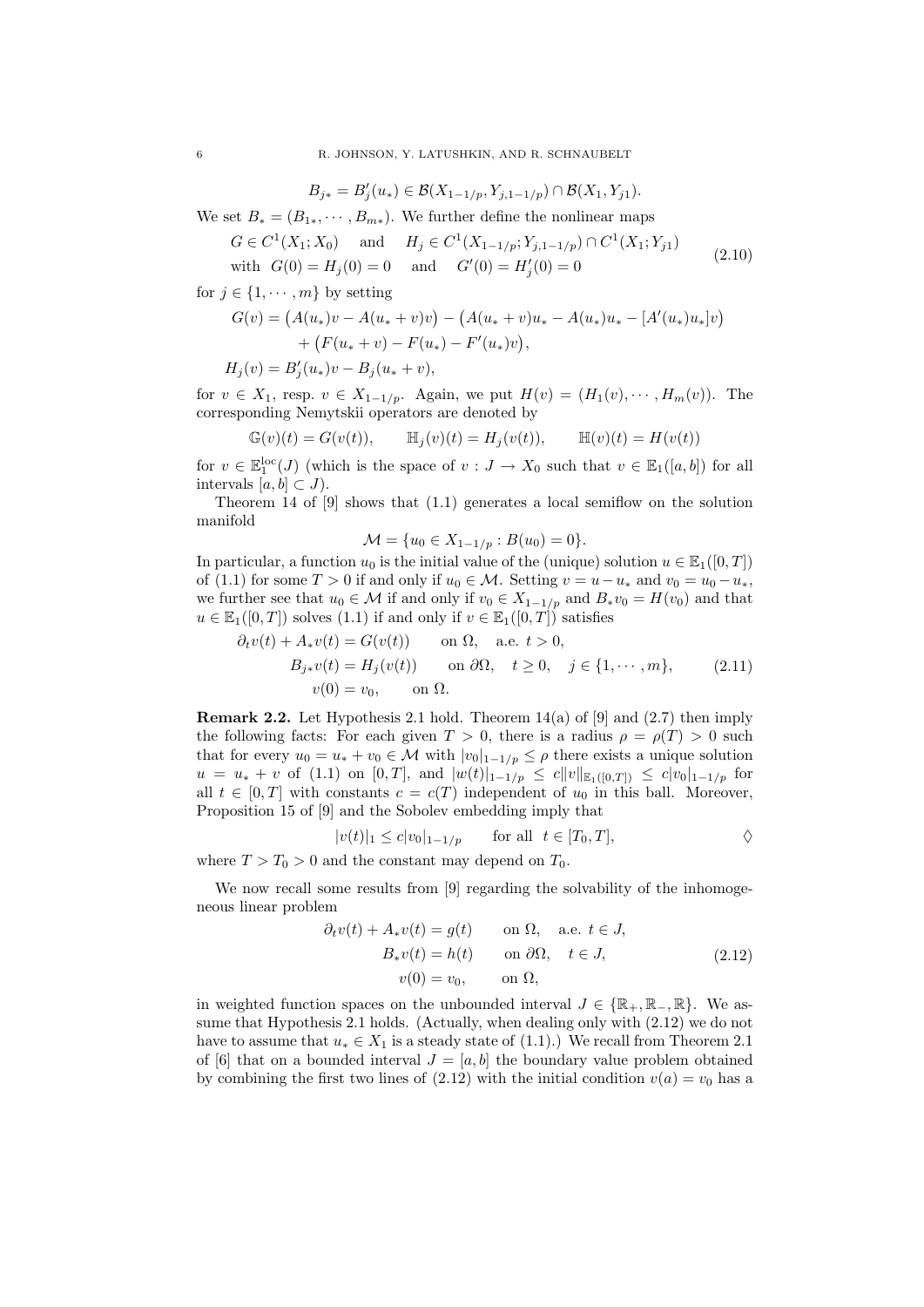## REDUCTION PRINCIPLE 7

unique solution  $v \in \mathbb{E}_1([a, b])$  if and only if  $g \in \mathbb{E}_0([a, b]), h \in \mathbb{F}([a, b]), v_0 \in X_{1-1/p}$ , and  $B_*v_0 = h(a)$ . A solution  $v \in \mathbb{E}^{\text{loc}}_1(J)$  of (2.12) on J will be denoted by  $v = S(v_0, g, h)$ , where  $J \subset \mathbb{R}$  is any closed interval containing 0. We stress that this notation incorporates the compatibility condition  $B_*v_0 = h(0)$  because of the second line in  $(2.12)$  and the embeddings  $(2.7)$  and  $(2.8)$ . Moreover, the solution  $S(v_0, q, h)$  is unique if  $J = \mathbb{R}_+$ , but uniqueness may fail on  $J = \mathbb{R}_-$ .

We define the operator  $A_0 = A_*|_{\text{ker }B_*}$  with the domain

$$
dom(A_0) = \{u \in X_1 : B_{j*}u = 0, j = 1, ..., m\}.
$$

It is known that  $-A_0$  generates an analytic semigroup on  $X_0$  which we denote by  $T(\cdot)$ . We need the extrapolation space  $X_{-1}$  of  $A_0$  defined as the completion of  $X_0$  with respect to the norm  $|u_0|_{-1} = |(\mu + A_0)^{-1}u_0|_0$  for some fixed  $\mu \in \rho(-A_0)$ . There exists an extension  $A_{-1}$  of  $A_0$  to  $X_{-1}$  which generates the analytic semigroup  $T_{-1}(\cdot)$  extending  $T(\cdot)$  to  $X_{-1}$ . We further employ the map

$$
\Pi = (\mu + A_{-1})\mathcal{N}_1 \in \mathcal{B}(Y_1, X_1)
$$
\n(2.13)

where  $\mathcal{N}_1 \in \mathcal{B}(Y_1, X_1)$  is the solution operator,  $\mathcal{N}_1 : \varphi \mapsto u$ , of the elliptic boundary value problem  $(\mu + A_*)u = 0$  on  $\Omega$ ,  $B_*u = \varphi$  on  $\partial\Omega$ , see Proposition 5 of [9]. This proposition also gives a right inverse

$$
\mathcal{N}_{1-1/p} \in \mathcal{B}(Y_{1-1/p}, X_{1-1/p})\tag{2.14}
$$

of  $B_*$ . Due to Proposition 6 of [9], the solution  $v \in \mathbb{E}^{\text{loc}}_1(J)$  of the problem  $(2.12)$ is given by the variation of constants formula

$$
v(t) = T(t - \tau)v(\tau) + \int_{\tau}^{t} [T(t - s)g(s) + T_{-1}(t - s)\Pi h(s)] ds \qquad (2.15)
$$

for all  $t \geq \tau$  in J.

In order to treat solutions of (2.11) or (2.12) on the intervals  $J = \mathbb{R}_{\pm}$ , we assume that the (rescaled) semigroup  $\{e^{\delta t}T(t)\}_{t\geq 0}$  is *hyperbolic* for  $\delta \in [\delta_1, \delta_2]$  for some segment  $[\delta_1, \delta_2] \subset \mathbb{R}$  (i.e.,  $\sigma(-A_0+\delta) \cap i\mathbb{R} = \phi$ ). Let P be the (stable) spectral projection for  $-A_0 + \delta$  corresponding to the part of  $\sigma(-A_0 + \delta)$  in the open left halfplane, and set  $Q = I - P$ . Then  $T(t)$  is invertible on  $QX_0$  with the inverse  $T_Q(-t)Q$ , and  $||e^{t\delta}T(t)P||$ ,  $||e^{-t\delta}T_Q(-t)Q|| \le ce^{-\epsilon t}$  for  $t \ge 0$  and some  $\epsilon > 0$ . If  $e_{\delta}T(\cdot)$  is hyperbolic on  $X_0$ , then  $e_{\delta}T_{-1}(\cdot)$  is hyperbolic on  $X_{-1}$  with projections  $P_{-1}$  and  $Q_{-1} = I - P_{-1}$  being the extensions of P and Q, respectively. Moreover,  $Q_{-1}$  maps  $X_{-1}$  into dom( $A_0$ ), and P leaves invariant  $X_{1-1/p}$ ,  $X_1$ , and dom( $A_0$ ). The projections commute with the semigroup and its generator as well as with their extrapolations. (See [9, §2] for these facts and related references.)

When needed, we assume that  $T(\cdot)$  has an *exponential trichotomy*, i.e., there is a splitting

$$
\sigma(-A_0) = \sigma_s \cup \sigma_c \cup \sigma_u \qquad \text{with} \tag{2.16}
$$

$$
\max \operatorname{Re} \sigma_s < -\omega_s < -\underline{\omega}_c < \min \operatorname{Re} \sigma_c \leq 0 \leq \max \operatorname{Re} \sigma_c < \overline{\omega}_c < \omega_u < \min \operatorname{Re} \sigma_u\,.
$$

(If  $\Omega$  is bounded,  $\sigma(-A_0)$  is discrete and thus (2.16) automatically holds with  $\sigma_u \subset i\mathbb{R}$  and arbitrarily small  $\underline{\omega}_c = \overline{\omega}_c$ . We take numbers  $\alpha \in [\underline{\omega}_c, \omega_s]$  and  $\beta \in [\overline{\omega}_c, \omega_u]$  and denote by  $P_k$  the spectral projections for  $-A_0$  corresponding to  $\sigma_k$ ,  $k = s, c, u$ . We set  $P_{cs} = P_s + P_c$ ,  $P_{cu} = P_c + P_u$ , and  $P_{su} = P_s + P_u$ . Then the rescaled semigroups  $e_{\alpha}T(\cdot)$  and  $e_{-\beta}T(\cdot)$  are hyperbolic on  $X_0$  with stable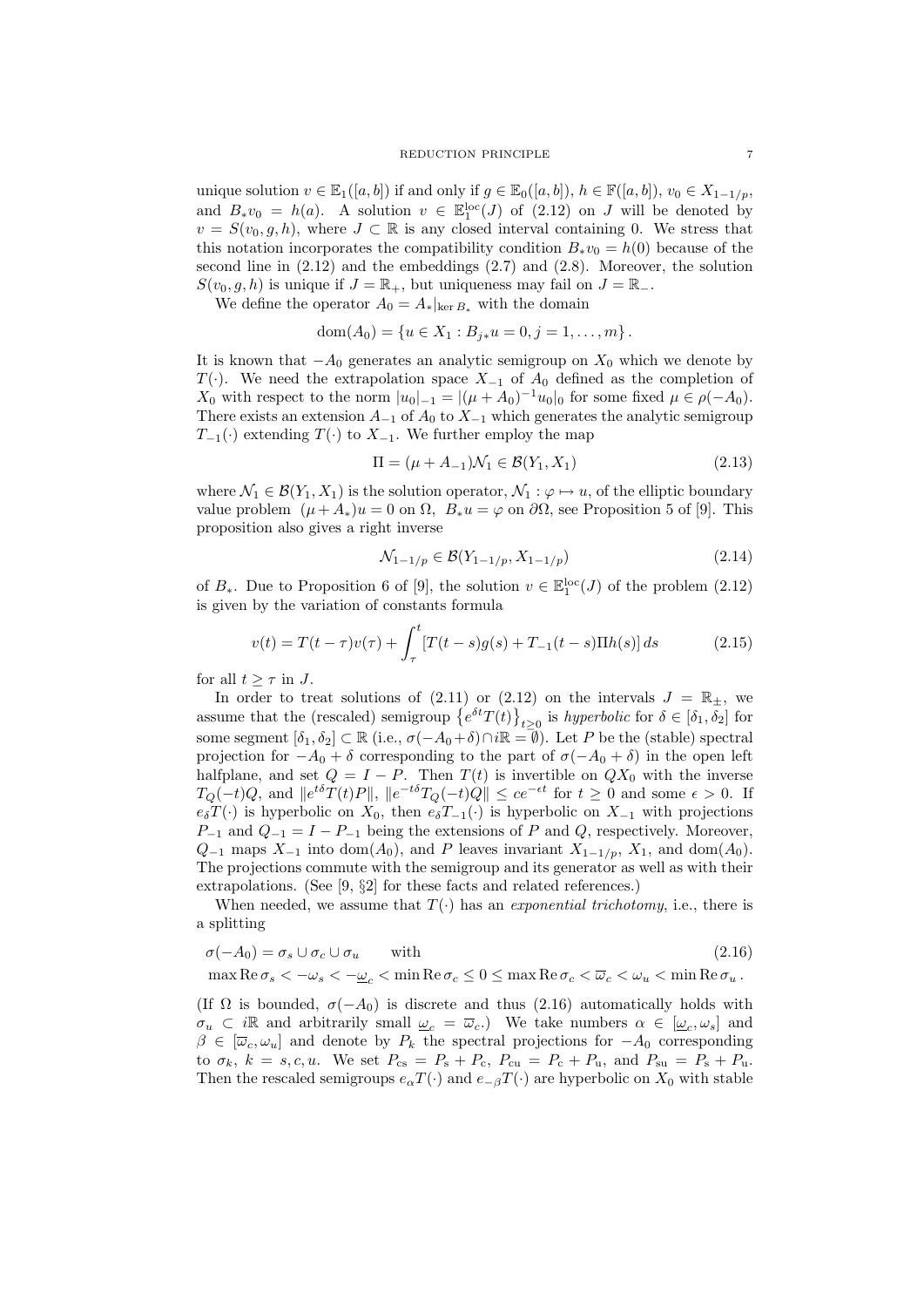projections  $P_s$  and  $P_{cs}$ , respectively. The restriction of  $T(t)$  to  $P_kX_0$  yields a group denoted by  $T_k(t)$ ,  $t \in \mathbb{R}$ , where  $k = c, u, cu$ .

When needed, we impose the following assumption which is weaker than  $(2.16)$ : There exist positive numbers  $\omega_s, \omega_u, \omega_{cu}, \omega_{cs} > 0$  such that at least one of the following assertions holds:

 $\sigma(-A_0) = \sigma_s \cup \sigma_{cu}$  with max  $\text{Re }\sigma_s < -\omega_s < -\omega_{cu} < \text{min }\text{Re }\sigma_{cu}$ , (2.17)

$$
\sigma(-A_0) = \sigma_{cs} \cup \sigma_u \quad \text{with} \quad \max \text{Re } \sigma_{cs} < \omega_{cs} < \omega_u < \min \text{Re } \sigma_u. \tag{2.18}
$$

We continue to use notation  $P_k$  for the spectral projections for  $-A_0$  corresponding to the sets  $\sigma_k, k \in \{s, cs, cu, u\}$ . Using standard facts, we see that  $P_u X_0 \subset P_{cu} X_0 \subset$ dom(A<sub>0</sub>) and that on  $P_{cu}X_0$  the norms in  $X_0$ ,  $X_{1-1/p}$  and  $X_1$  are equivalent. Finally, we recall the notation  $X_{1-1/p}^0 = \{z_0 \in X_{1-1/p} : B_* z_0 = 0\}$  for the tangent space at  $u_*$  to the nonlinear phase space  $\mathcal{M} = \{u_0 \in X_{1-1/p} : B(u_0) = 0\}$  for (1.1), and that  $\mathcal{P} = I - \mathcal{N}_{1-1/p}B_*$  projects  $X_{1-1/p}$  onto  $X_{1-1/p}^0$ , see (2.14) and remarks preceding Theorem 14 in [9]. In the theorems stated below, the invariant manifolds are graphs over the corresponding spectral subspaces of  $X_{1-1/p}^0$ , where it is important to note that  $P_{cu}X_0 \subset \text{dom}(A_0) \subset X_{1-1/p}^0$ .

We now recall the main result Theorem 4.2 of the paper [10] where one constructs a local center manifold  $\mathcal{M}_c$  and shows some of its basic properties. In particular,  $\mathcal{M}_c$  is a  $C^1$ -manifold in  $X_{1-1/p}$  being tangent to  $P_cX_0$  at  $u_*$ . It is given by functions  $u_* + v(0)$  for initial values  $v(0)$  of solutions  $v \in \mathbb{E}_1(\alpha, -\beta)$  to a modified version of  $(2.11)$  on  $J = \mathbb{R}$  which involves a nonlocal cutoff. This fact is not needed below, but it is described in detail in [10].

We assume that the spectrum of  $-A_0$  has the trichotomy decomposition described in (2.16), and recall that this assumption automatically holds if the spatial domain  $Ω$  is bounded.

**Theorem 2.3.** Assume that Hypothesis 2.1 and (2.16) hold. Take any  $\alpha \in (\underline{\omega}_c, \omega_s)$ and  $\beta \in (\overline{\omega}_c, \omega_u)$ . There exists a radius  $\rho > 0$  and maps  $\phi_c \in C^1(P_c X_0; P_{su} X_{1-1/p})$ and  $\Phi_c \in C^1(P_c X_0; \mathbb{E}_1(\alpha, -\beta))$  with bounded derivatives such that the following assertions hold.

(a) We have  $\phi_c(0) = 0$  and  $\phi_c'(0) = 0$ . The local center manifold is given by

$$
\mathcal{M}_c := \{ u_0 = u_* + z_0 + \phi_c(z_0) : z_0 \in P_c X_0 \} \cap B_{X_{1-1/p}}(u_*, \rho)
$$
  
= 
$$
\{ u_0 = u_* + v(0) : v = \Phi_c(P_c(u_0 - u_*)) \} \cap B_{X_{1-1/p}}(u_*, \rho).
$$
 (2.19)

If  $u_0 \in \mathcal{M}_c$ , then the function v from (2.19) is given by  $v = P_c v + \phi_c(P_c v)$ . It further solves the equation (2.11) (at least) for  $t \in [-3,3]$ , so that  $\mathcal{M}_{c} \subset \mathcal{M}$ . The dimension of  $\mathcal{M}_c$  is equal to dim  $P_cX_0$ .

(b) Let  $u_0 \in \mathcal{M}_c$  and v be given by (2.19). If the forward solution u of (1.1) exists and stays in  $B_{X_p}(u_*, \rho)$  on  $[0, t_1]$  for some  $t_1 > 0$ , then  $u(t) = v(t) + u_* \in \mathcal{M}_c$ for  $0 \leq t \leq t_1$ . If the function  $\hat{u} = v + u_*$  stays in  $B_{X_p}(u_*, \rho)$  on  $[t_0, 0]$  for some  $t_0 < 0$ , then  $\hat{u}(t) \in \mathcal{M}_c$  and  $\hat{u}$  solves (1.1) for  $t_0 \le t \le 0$ .

(c) Assume that  $v(t) + u_* \in \mathcal{M}_c$  for all  $t \in (a, b)$  and some  $a < 0 < b$ . The then function  $y = P_c v$  satisfies the equations

$$
\dot{y}(t) = -A_0 P_c y(t) + P_c \Pi H(y(t) + \phi_c(y(t))) + P_c G(y(t) + \phi_c(y(t))),
$$
  
\n
$$
y(0) = P_c(u_0 - u_*),
$$
\n(2.20)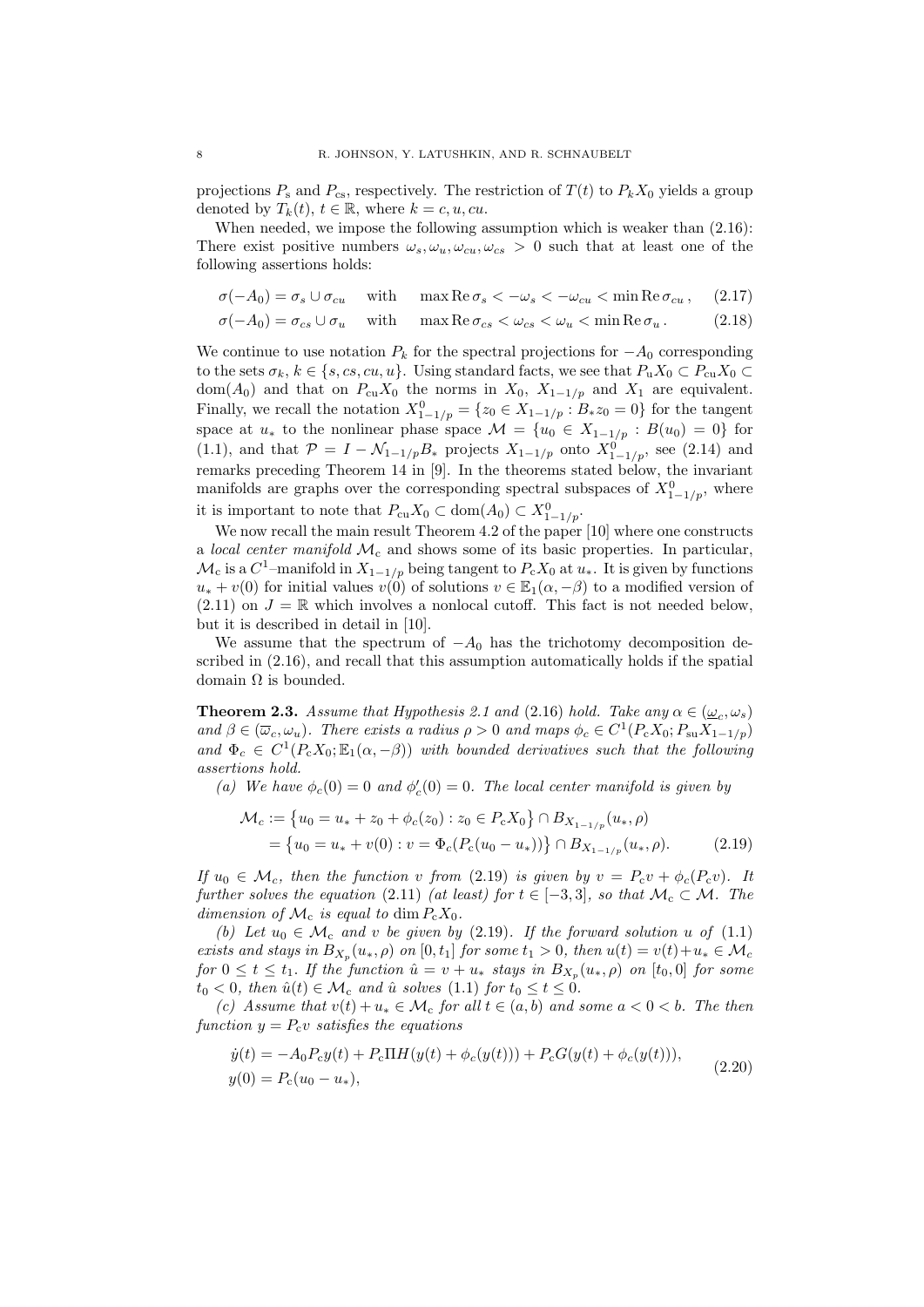#### REDUCTION PRINCIPLE 9

on  $P_{c}X_{0}$  for  $t \in (a, b)$ . Moreover,  $v \in C((a, b); X_{1})$  and

$$
B_*\phi_c(P_c v_0) = B_*v_0 = H(v_0),\tag{2.21}
$$

$$
P_{su}(A_*v_0 - G(v_0)) = \phi_c'(P_c v_0) P_c(A_*v_0 - G(v_0)).
$$
\n(2.22)

(d) If  $u \in \mathbb{E}_1^{\text{loc}}(\mathbb{R})$  solves  $(1.1)$  on  $\mathbb{R}$  with  $|u(t) - u_*|_{1-1/p} < \rho$  for all  $t \in \mathbb{R}$ , then  $u(t) \in \mathcal{M}_c$  for all  $t \in \mathbb{R}$ .

(e) In addition, assume that (RR) holds. Then there is a  $\rho_0 > 0$  such that the  $map \ \phi_c : P_c X_0 \cap B_{X_{1-1/p}}(0, \rho_0) \to P_{su} X_1$  is Lipschitz.

In addition to Theorem 2.3, one constructs a *local center-stable manifold*  $M_{cs}$ assuming  $(2.18)$  (see Theorem 5.1 of [10]), and a *local center–unstable manifold*  $\mathcal{M}_{\text{cu}}$  assuming (2.17) (see Theorem 5.2 of [10]). These manifolds are of class  $C^1$  in  $X_{1-1/p}$ , and are tangent to  $P_{cs}X_{1-1/p}^0$ , resp. to  $P_{cu}X_0$ , at  $u_*$ . They are described in the following two theorems. Recall that  $\mathcal{P} = I - \mathcal{N}_{1-1/p}B_*$ . In Theorem 2.4 the map  $\vartheta_{cs}$  takes care of the compatibility conditions.

**Theorem 2.4.** Assume Hypothesis 2.1 and (2.18). Take any  $\beta \in (\omega_{cs}, \omega_u)$ . Then there exists a radius  $\rho > 0$  and maps  $\phi_{cs} \in C^1(P_{cs}X_{1-1/p}^0; P_uX_0)$ ,  $\vartheta_{cs} \in$  $C^1(P_{cs}X_{1-1/p}^0; P_{cs}X_{1-1/p})$  and  $\Phi_{cs} \in C^1(P_{cs}X_{1-1/p}^0; \mathbb{E}_1(\mathbb{R}_+,-\beta))$  having bounded derivatives such that the following assertions hold.

(a) We have  $\phi_{cs}(0) = \vartheta_{cs}(0) = 0$  and  $\phi'_{cs}(0) = \vartheta'_{cs}(0) = 0$ . The local centerstable manifold is given by

$$
\mathcal{M}_{cs} := \left\{ u_0 = u_* + z_0 + \vartheta_{cs}(z_0) + \phi_{cs}(z_0) : z_0 \in P_{cs} X_{1-1/p}^0 \right\} \cap B_{X_{1-1/p}}(u_*, \rho)
$$
  
= 
$$
\left\{ u_0 = u_* + v(0) : v = \Phi_{cs}(P_{cs} \mathcal{P}(u_0 - u_*)) \right\} \cap B_{X_{1-1/p}}(u_*, \rho).
$$
 (2.23)

If  $u_0 \in \mathcal{M}_{cs}$ , then the function v from (2.23) solves the equation (2.11) (at least) for  $t \in [0, 4]$ . Thus,  $\mathcal{M}_{cs} \subset \mathcal{M}$ .

(b) Let  $u_0 \in \mathcal{M}_{cs}$  and v be given by (2.23). Assume that a forward or a backward solution u of (1.1) exists and stays in  $B_{X_p}(u_*,\rho)$  on  $[0,t_0]$  or on  $[-t_0,0]$  for some  $t_0 > 0$ . Set  $v(t) = u(t) - u_*$  for  $-t_0 \le t \le 0$  in the second case. We then have<sup>1</sup>

 $u(t) = u_* + v(t) = u_* + P_{cs} \mathcal{P} v(t) + \phi_{cs} (P_{cs} \mathcal{P} v(t)) + \vartheta_{cs} (P_{cs} \mathcal{P} v(t)) \in \mathcal{M}_{cs}$  (2.24) for  $0 \le t \le t_0$  or  $-t_0 \le t \le 0$ , respectively. (c) It holds  $\mathcal{M}_{cs} \cap \mathcal{M}_{u} = \{u_*\}.$ 

**Theorem 2.5.** Assume Hypothesis 2.1 and (2.17). Let  $\alpha \in (\omega_{cu}, \omega_s)$ . Then there exists a radius  $\rho > 0$  and maps  $\phi_{cu} \in C^1(P_{cu}X_0; P_sX_{1-1/p})$  and  $\Phi_{cu} \in C^1(P_{cu}X_0;$  $\mathbb{E}_1(\mathbb{R}_-, \alpha)$  with bounded derivatives such that the following assertions hold.

(a) We have  $\phi_{cu}(0) = 0$  and  $\phi'_{cu}(0) = 0$ . The center-unstable manifold is given by

$$
\mathcal{M}_{cu} := \{ u_0 = u_* + z_0 + \phi_{cu}(z_0) : z_0 \in P_{cu} X_0 \} \cap B_{X_{1-1/p}}(u_*, \rho)
$$
  
=  $\{ u_0 = u_* + v(0) : v = \Phi_{cu}(P_{cu}(u_0 - u_*)) \} \cap B_{X_{1-1/p}}(u_*, \rho).$  (2.25)

If  $u_0 \in \mathcal{M}_{\text{cu}},$  then the function v from (2.25) solves the equation (2.11) (at least) for  $t \in [-4,0]$ . Thus,  $\mathcal{M}_{cu} \subset \mathcal{M}$ . The dimension of  $\mathcal{M}_{cu}$  is equal to dim  $P_{cu}X_0$ .

(b) Let  $u_0 \in \mathcal{M}_{cu}$  and v be given by (2.25). If the function  $\hat{u} = u_* + v$  stays in  $B_{X_p}(u_*,\rho)$  on  $[t_0,0]$  for some  $t_0 < 0$ , then  $\hat{u}(t) = u_*+v(t) \in \mathcal{M}_{cu}$  and  $\hat{u}$  solves  $(1.1)$ for  $t_0 \le t \le 0$ . If the forward solution u of (1.1) exists and stays in  $B_{X_p}(u_*, \rho)$  on

<sup>&</sup>lt;sup>1</sup>We corrected in formula  $(2.24)$  a misprint found in [10].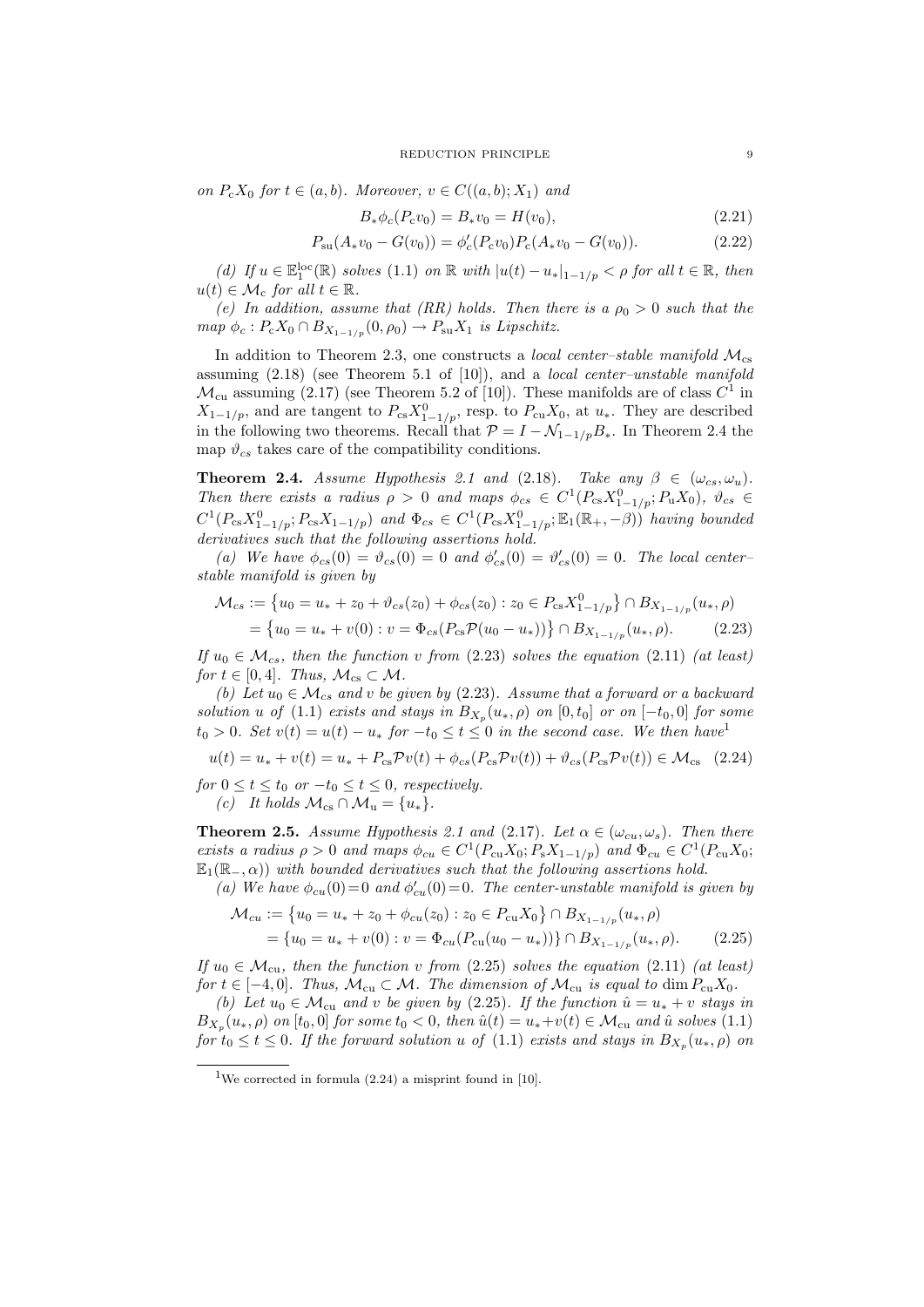$[0, t_1]$  for some  $t_1 > 0$ , then  $u(t) \in \mathcal{M}_{cu}$  and we set  $v(t) = u(t) - u_*$ , for  $0 \le t \le t_1$ . We futher have  $v(t) = P_{cu}v(t) + \phi_{cu}(P_{cu}v(t))$  for  $t \in [t_0, 0]$ , resp.  $t \in [0, t_1]$ .

(c) It holds  $\mathcal{M}_{cu} \cap \mathcal{M}_{s} = \{u_{*}\}.$ 

(d) Assume, in addition, that (RR) holds. Then there is a  $\rho_0 > 0$  such that the  $map \ \phi_{cu} : P_{cu} X_0 \cap B_{X_{1-1/p}}(0, \rho_0) \to P_s X_1$  is Lipschitz.

Moreover, the local stable and unstable manifolds  $\mathcal{M}_s$  and  $\mathcal{M}_u$  for (1.1) were constructed in Theorem 4.1 of [10]. These manifolds have analogous properties and are used to prove further properties of the center manifold summarized in the following corollary (see Corollary 5.3 [10]), where we assume throughout that radii  $\rho > 0$  in the above theorems are the same.

Corollary 2.6. Assume that Hypothesis 2.1 and (2.16) hold. We then have  $\mathcal{M}_c \cap$  $\mathcal{M}_{\text{cs}} \cap \mathcal{M}_{\text{cu}}, \mathcal{M}_{\text{c}} \cap \mathcal{M}_{\text{s}} = \{u_*\}, \text{ and } \mathcal{M}_{\text{c}} \cap \mathcal{M}_{\text{u}} = \{u_*\}.$ 

Finally, we cite a result from [10] that describes the stability of the steady state  $u_*$  of (1.1) and the attractivity of  $\mathcal{M}_c$ . As in Theorem 2.3, one assumes that Hypothesis 2.1 and (2.16) hold. In parabolic problems, the center and center– unstable manifolds are finite dimensional in many cases; e.g., if the spatial domain  $\Omega$  is bounded. Moreover, there are important applications where  $\mathcal{M}_c$  consists of equilibria only, see e.g. [8], [15], [16]. Thus it is quite possible that one can check the stability of  $u_*$  with respect to the semiflow on  $\mathcal{M}_c$  generated by (1.1) without knowing a priori that  $u_*$  is stable with respect to the full semiflow of (1.1) on M.

Theorem 2.7 below states, see Theorem 6.1 of [10], that  $u_*$  is stable on M under the following conditions:  $s(-A_0) \leq 0$ ,  $u_*$  is stable on  $\mathcal{M}_{cu} = \mathcal{M}_{c}$ ,  $P_{cu} = P_c$  has finite rank, and the additional regularity assumption (RR) holds. Here  $s(-A_0)$  $= \sup\{Re \lambda : \lambda \in \sigma(-A_0)\}.$  In fact, one has a stronger result saying that each solution starting sufficiently close to  $u_*$  converges exponentially to a solution on  $\mathcal{M}_{c}$ . Here one can assume that  $s(-A_0) \leq 0$  without loss of generality since  $-A_0$ has no spectrum in the open right halfplane provided  $u_*$  is stable and  $P_{\rm cu}$  has finite rank, due to Theorem 4.1 of [10].

**Theorem 2.7.** Assume that the spectrum of  $-A_0$  admits a splitting  $\sigma(-A_0)$  =  $\sigma_s \cup \sigma_c$  corresponding to the spectral projections  $P_s$  and  $P_c$  such that  $P_c$  has finite rank,  $\sigma_c \subset i\mathbb{R}$ , and there is a number  $\alpha$  with  $\max \text{Re } \sigma_s < -\alpha < 0$ .

Suppose that for each  $r > 0$  there is a  $\rho > 0$  such that for  $u_0 \in \mathcal{M}_c$  with  $|P_c(u_0 - u_*)|_0 < \rho$  the solution u of (1.1) exists and  $u(t) \in \mathcal{M}_c \cap B_{X_{1-1/p}}(u_*, r)$ for all  $t \geq 0$ . Then there is  $a \bar{p} > 0$  such that for every  $u_0 = u_* + v_0 \in \mathcal{M}$  with  $|v_0|_{1-1/n} \leq \overline{\rho}$  the solution  $u = u_* + v$  of (1.1) exists on  $\mathbb{R}_+$  and there is a solution  $\overline{u}$  of (1.1) on  $\mathbb{R}_+$  such that  $\overline{u}(t) \in \mathcal{M}_c$  for all  $t \geq 0$  and

$$
|u(t) - \overline{u}(t)|_1 \le ce^{-\alpha t} |P_s v_0 - \phi_c(P_c v_0)|_{1-1/p}
$$

for all  $t \geq 1$  and a constant c independent of  $u_0$  and t. Moreover,  $u_*$  is stable for (1.1), *i.e.*: For each  $r > 0$  there exists a  $\rho' > 0$  such that for every  $u_0 \in$  $\mathcal{M} \cap B_{X_{1-1/p}}(u_*, \rho')$  the solution u of (1.1) exists on  $\mathbb{R}_+$  and  $u(t) \in B_{X_{1-1/p}}(u_*, r)$ for all  $t \geq 0$ .

## 3. The Palmer Fundamental Lemma and Pliss Reduction Principle

Let u be a solution of (1.1),  $u_*$  be the equilibrium, and let  $v = u - u_*, v_0 =$  $u(0) - u_*$ . Let  $|v_0|_{1-1/p} \leq \rho$  where  $\rho > 0$  is sufficiently small. Throughout, we assume condition (RR) so that  $\phi_c$  and  $\phi_{cu}$  are Lipschitz into  $X_1$ , see Theorem 2.3(e)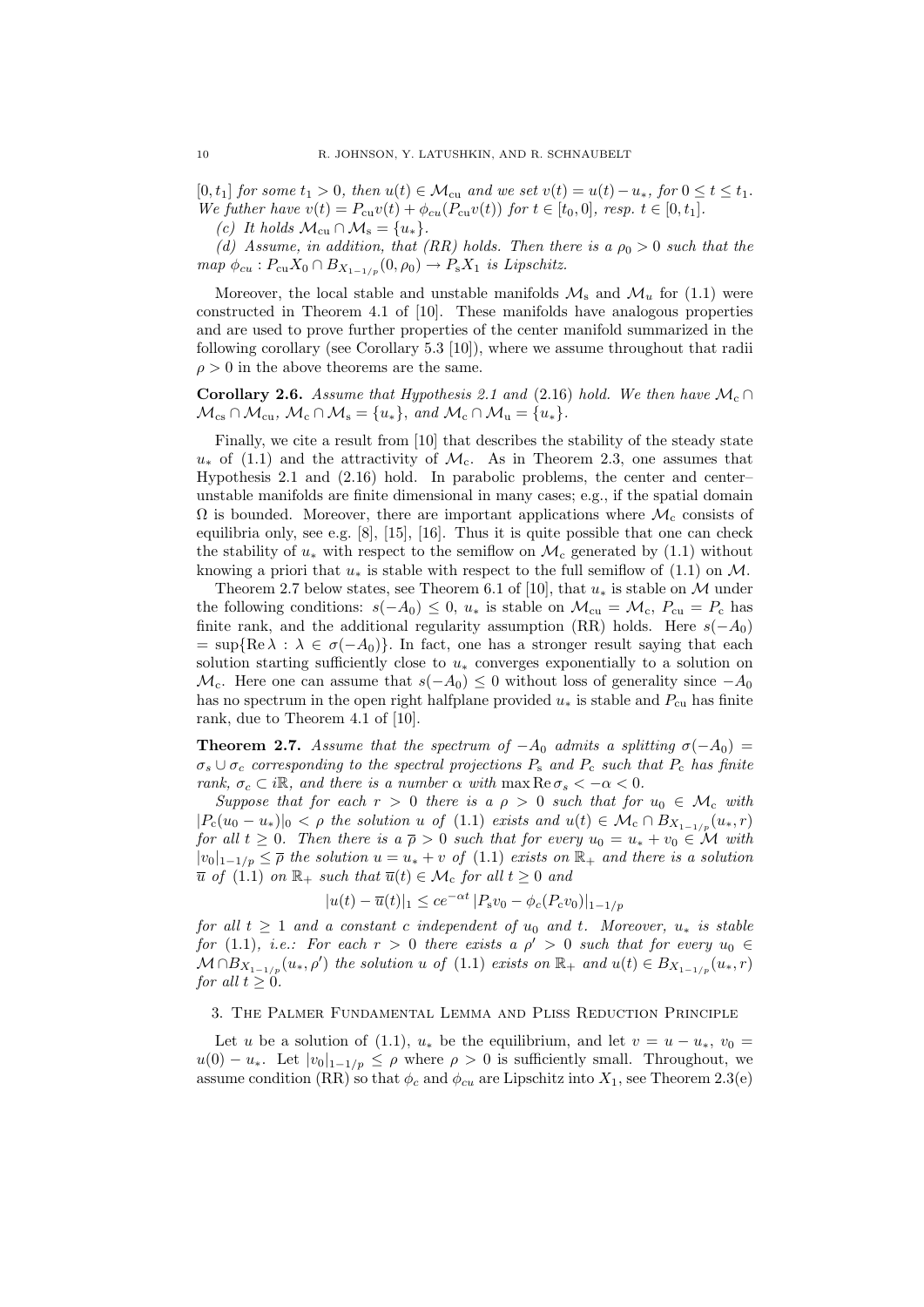and Theorem 2.5(d). We first establish a version of the Palmer Fundamental Lemma in our PDE context.

Lemma 3.1. [The Fundamental Lemma] Assume that Hypothesis 2.1, condition (RR), and (2.17) hold. Then there exist  $C, C', C''r, > 0$  and  $\alpha \in (0, \omega_s)$  such that if v is a solution of (2.11) satisfying  $|v(t)|_{1-1/p} \leq r$  for all  $0 \leq t \leq T$  with some  $T > 1$ , then there exists a solution z of  $(2.11)$  on  $[0, T]$  such that  $u_* + z(t) \in \mathcal{M}_c$ for all  $t \in [0, T]$ ,  $P_{\text{cu}}z(T) = P_{\text{cu}}v(T)$ , and

$$
|v(t) - z(t)|_1 \le Ce^{-\alpha t} |P_s v_0 - \phi_{cu}(P_{cu}v_0)|_{1-1/p}
$$
\n(3.1)

holds for all  $1 \le t \le T$ . Given  $T_0 > 1$ , the constants are uniform for  $T \ge T_0$ . For every  $t \in [0, T]$ , we further have

$$
|v(t) - z(t)|_{1-1/p} \le C'e^{-\alpha t}|P_s v_0 - \phi_{cu}(P_{cu}v_0)|_{1-1/p} \le C''e^{-\alpha t}|v_0|_{1-1/p}.\tag{3.2}
$$

Here, equation (3.1) holds for  $t > 1$  (or for  $t > a$  for any  $a > 0$ ) because one can control the  $X_1$ -norm of the solution only for strictly positive t, see Proposition 15 of [9] and Remark 2.2 above.

*Proof. Part 1.* We assume that  $T \geq 3$ . For a general  $T_0 > 0$  the proof is similar. Let v be a solution of  $(2.11)$  on  $[0, T]$  such that  $|v(t)|_{1-1/p} \leq r$  for all  $t \in [0, T]$ , where a sufficiently small  $r > 0$  is to be chosen below. Due to (2.17) there are constants  $\delta \in (\omega_{cu}, \omega_s)$  and  $N \ge 1$  such that  $||e^{-tA_0P_{cu}}P_{cu}||_{\mathcal{B}(X_0)} \le Ne^{-\delta t}$  for all  $t \leq 0$ . Using Theorem 2.5, we find a radius  $\rho_{cu} > 0$  such that the restriction  $\phi_{cu}$ :  $P_{cu}X_0 \cap \overline{B}_{X_0}(0, \rho_{cu}) \to X_1$  is Lipschitz with Lipschitz constant  $\ell$ , such that  $u_* + \xi + \phi_{cu}(\xi) \in \mathcal{M}_{cu}$  for all  $\xi \in P_{cu} X_0 \cap B_{X_0}(0, \rho_{cu})$ , and such that there is a constant  $c_0 > 0$  with  $|P_{cu}z(t)|_0 \leq c_0|P_{cu}z(1)|_0$  for all  $0 \leq t \leq 1$  and any solution z of  $(2.11)$  with  $u_* + z(t) \in \mathcal{M}_c$  for  $t \in [0,1]$ . We set

$$
\varepsilon_1(R) = \max_{x \in X_1, |x|_1 \le R} \{ ||G'(x)||_{\mathcal{B}(X_1, X_0)}, ||H'(x)||_{\mathcal{B}(X_1, Y_1)} \}.
$$
 (3.3)

Because of  $(2.10)$ , we can fix a (small) number  $R > 0$  such that

$$
d := N\varepsilon_1(R)(1 + \|P_{\text{cu}}\Pi\|_{\mathcal{B}(Y_1, X_0)})(1 + \ell) < \omega_s - \delta,\tag{3.4}
$$

$$
(1 + c_0)R \|P_{\text{cu}}\|_{\mathcal{B}(X_1, X_0)} \le \rho_{cu} \,. \tag{3.5}
$$

To choose  $r > 0$ , we note that Remark 2.2 (with  $T = 1/2$ ) implies the inequality

$$
|v(t)|_1 \le c|v(t-1/2)|_{1-1/p} \le cr \quad \text{for all} \quad t \in [1/2, T].
$$

Here and below the constants do not depend on  $v, T, t, R$  or r, and we let r be less than the radius indicated by Remark 2.2. We can now take small  $r > 0$  such that

$$
|v(t)|_1 \le R \qquad \text{for all} \quad 1/2 \le t \le T,
$$

 $r(1 + \ell) \|P_{cu}\|_{\mathcal{B}(X_{1-1/n},X_1)} \leq R/2$  and  $r \|P_{cu}\|_{\mathcal{B}(X_{1-1/n},X_0)} \leq \rho_{cu}$ . (3.6)

Part 2. We define

$$
w = P_s v - \phi_{cu}(P_{cu}v)
$$
 and  $\varphi = v - w = P_{cu}v + \phi_{cu}(P_{cu}v)$ 

on [0, T]. The function w belongs to  $P_sX_{1-1/p}$  and, due to the last inequality in (3.6), the function  $\varphi$  belongs to  $\mathcal{M}_{cu}$ . Note that  $P_{cu}\varphi = P_{cu}v$  and that

$$
(A_* + \mu)x = (A_0 + \mu)(x - \mathcal{N}_1 B_* x) = (A_{-1} + \mu)x - \Pi B_* x
$$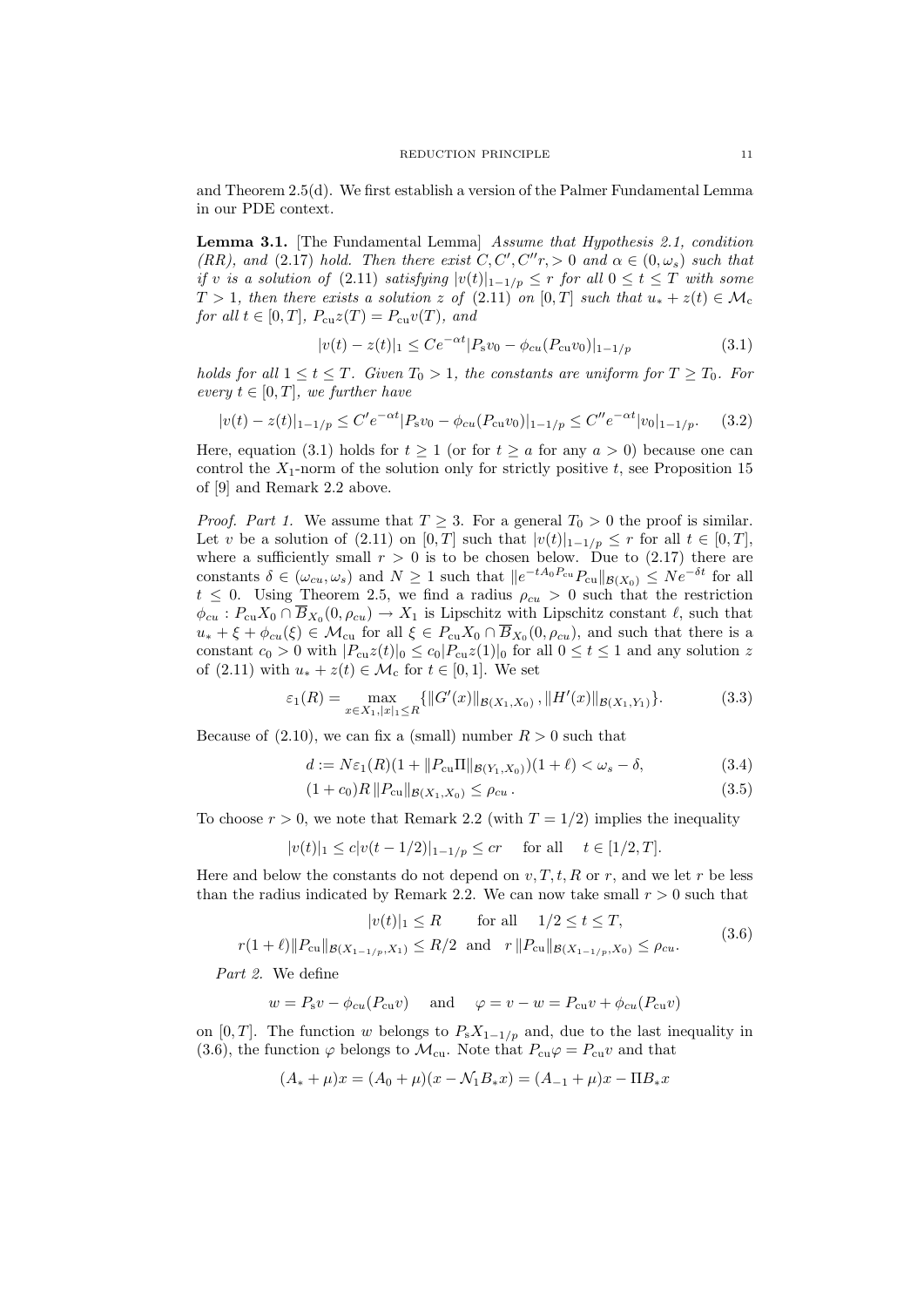for every  $x \in X_1$ , see (2.13). One proves the analogues of formulas (2.21) and (2.22) for  $\phi_{cu}$  as in the proof of Theorem 4.2 of [10] for the map  $\phi_c$ . *i* From these identities we infer

$$
B_* w = B_* v - B_* \phi_{cu}(P_{cu}v) = H(v) - H(\varphi) =: h,
$$
\n
$$
\dot{w} = P_s(-A_* v + G(v)) - \phi'_{cu}(P_{cu}v)P_{cu}(G(v) - A_* v) - \phi'_{cu}(P_{cu} \varphi)P_{cu}(A_* \varphi - G(\varphi)) + P_s(A_* \varphi - G(\varphi))
$$
\n
$$
= -P_s A_* w + P_s(G(v) - G(\varphi)) + \phi'_{cu}(P_{cu} v)P_{cu}(A_* w + G(\varphi) - G(v))
$$
\n
$$
= -A_{-1} P_s w + P_s \Pi h + P_s(G(v) - G(\varphi)) - \phi'_{cu}(P_{cu} v)P_{cu}(\Pi h + G(v) - G(\varphi))
$$
\n
$$
=: -A_{-1} P_s w + P_s \Pi h + P_s g.
$$
\n(3.8)

In the penultimate line we used that  $P_{cu}A_{-1}w = A_{-1}P_{cu}w = 0$ . Applying the variation of constant formula in  $X_{-1}$ , we therefore obtain

$$
w(t) = T(t - \tau)P_{s}w(\tau) + \int_{\tau}^{t} T_{-1}(t - \sigma)P_{s}(g(\sigma) + \Pi h(\sigma)) d\sigma \qquad (3.9)
$$

for  $0 \leq \tau < t \leq T$ . Let  $\alpha \in [0, \omega_s)$ . Proposition 10(II) in [9] implies that

$$
\max\left\{ \|g\|_{\mathbb{E}_0([\tau,t],\alpha)}, \|h\|_{\mathbb{F}([\tau,t],\alpha)} \right\} \le \varepsilon(r) \|w\|_{\mathbb{E}_1([\tau,t],\alpha)}.
$$
 (3.10)

Arguing as in the proof of Proposition 8 of  $[9]$  (see inequality (43) there), we can then estimate

$$
e^{-\alpha \tau} ||w||_{\mathbb{E}_1([\tau,t],\alpha)} \le c (|w(\tau)|_{1-1/p} + e^{-\alpha \tau} ||g||_{\mathbb{E}_0([\tau,t],\alpha)} + e^{-\alpha \tau} ||h||_{\mathbb{F}([\tau,t],\alpha)})
$$
  

$$
\le c (|w(\tau)|_{1-1/p} + e^{-\alpha \tau} \varepsilon(r) ||w||_{\mathbb{E}_1([\tau,t],\alpha)}).
$$

We note that the constants do not depend on  $\tau$  if  $0 \leq \tau \leq t - 1/4$ , say. Making  $r > 0$  sufficiently small and using  $(2.7)$ , we arrive at

$$
e^{-\alpha \tau} \|w\|_{\mathbb{E}_1([\tau,t],\alpha)} \le c|w(\tau)|_{1-1/p},
$$
  
\n
$$
|w(t)|_{1-1/p} \le c e^{-\alpha t} \|w\|_{\mathbb{E}_1([\tau,t],\alpha)} \le c e^{-\alpha(t-\tau)} |w(\tau)|_{1-1/p}
$$
\n(3.11)

for all  $0 \leq \tau < t \leq T$ . Again the constants are uniform for  $\tau \in [0, t - 1/4]$ .

Part 3. Since  $|P_{cu}v(T)|_0 \leq \rho_{cu}$  by (3.6), there exists the backward solution  $z =$  $P_{cu}z+\phi_{cu}(P_{cu}z)$  of (2.11) such that  $u_*+z$  belongs to  $\mathcal{M}_{cu}$  and  $P_{cu}z(T) = P_{cu}v(T)$ . Due to Theorem 2.5,  $z(t)$  exists at least for  $t \in [T-3,T]$  and  $||z||_{\mathbb{E}_1([T-3,T])} \leq$  $c|P_{cu}z(T)|_0 \leq cr$ . Thus,  $|z(T-3)|_{1-1/p} \leq cr$  by (2.7) and so Proposition 5 of [9] yields  $|z(t)|_1 \leq cr \leq R$  for all  $t \in [T-2, T]$ , after decreasing  $r > 0$  if needed. Let  $t_0 \in [1/2, T-2]$  be the minimal time such that  $z(t)$  with  $u_* + z$  on  $\mathcal{M}_{cu}$  exists and the inequality  $|z(t)|_1 \leq R$  holds for all  $t_0 \leq t \leq T$ . We set

$$
y = P_{\text{cu}}(v - z). \tag{3.12}
$$

Denoting

$$
g_1 = G(v) - G(z)
$$
 and  $h_1 = B_*(v - z) = H(v) - H(z)$ ,

we obtain

$$
y' = P_{\text{cu}}(-A_*(v-z) + g_1)
$$
  
=  $-P_{\text{cu}}((A_0 + \mu)(v-z - \mathcal{N}_1 h_1) - \mu(v-z)) + P_{\text{cu}}g_1$   
=  $-A_0 P_{\text{cu}} y + P_{\text{cu}}(g_1 + \Pi h_1).$  (3.13)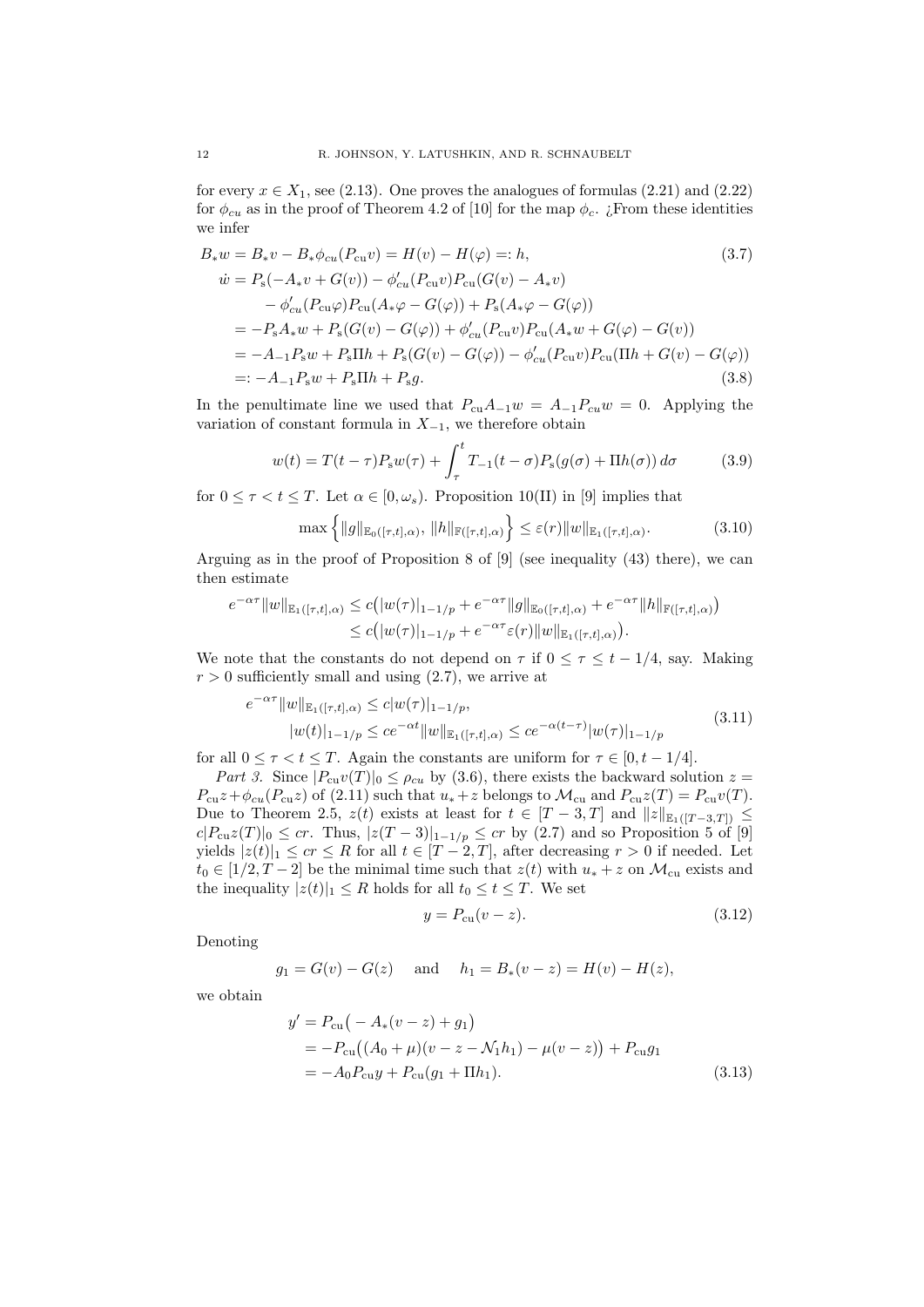This equation yields

$$
y(t) = -\int_{t}^{T} e^{-(t-\tau)A_{0}P_{\text{cu}}}\ P_{\text{cu}}(g_{1}(\tau) + \Pi h_{1}(\tau)) d\tau,
$$
  

$$
|y(t)|_{0} \le N(1 + ||P_{\text{cu}}\Pi||_{\mathcal{B}(Y_{1}, X_{0})}) \int_{t}^{T} e^{-\delta(t-\tau)} \varepsilon_{1}(R) |v(\tau) - z(\tau)|_{1} d\tau
$$
 (3.14)

for all  $t \in [t_0, T]$ . We observe that

$$
v - z = w + \phi_{cu}(P_{cu}v) - \phi_{cu}(P_{cu}z) + y \tag{3.15}
$$

holds on [ $t_0$ , T]. Putting  $d_0 = d(1 + \ell)^{-1}$  and recalling (3.4) and (3.5), we further estimate

$$
e^{\delta t}|y(t)|_0 \le d \int_t^T e^{\delta \tau} |y(\tau)|_0 d\tau + d_0 \int_t^T e^{\delta \tau} |w(\tau)|_1 d\tau.
$$

We then deduce from a Gronwall-type inequality that

$$
e^{\delta t}|y(t)|_0 \le d_0 \int_t^T e^{\delta \tau} |w(\tau)|_1 d\tau + dd_0 \int_t^T e^{d(\tau-t)} \int_\tau^T e^{\delta \sigma} |w(\sigma)|_1 d\sigma d\tau
$$
  
=  $d_0 \int_t^T e^{\delta \tau} |w(\tau)|_1 d\tau + dd_0 \int_t^T e^{\delta \sigma} |w(\sigma)|_1 \int_t^\sigma e^{d(\tau-t)} d\tau d\sigma$   
=  $d_0 \int_t^T e^{d(\sigma-t)} e^{\delta \sigma} |w(\sigma)|_1 d\sigma.$ 

Since we have chosen d and  $\delta$  as in (3.4), we can take  $\alpha \in (d + \delta, \omega_s)$ . So, Hölder's inequality and (3.11) imply

$$
|y(t)|_0 \le d_0 \int_t^T e^{(d+\delta)(\sigma-t)} |w(\sigma)|_1 d\sigma
$$
  
 
$$
\le \frac{d_0 e^{-\alpha t}}{(d+\delta-\alpha)^{\frac{1}{p'}}} ||w||_{\mathbb{E}_1([t,T],\alpha)} \le c|w(t)|_{1-1/p}
$$
(3.16)

for all  $t \in [t_0, T]$ , where the constant c is uniform for  $t \leq T - 1/4$ , say. If  $t \in$  $[T-1/4, T]$ , we can estimate in (3.16) the  $\mathbb{E}_1$  norm on  $[t, T]$  by that on  $[t-1/4, T]$ and obtain

$$
|y(t)|_0 \le c|w(t-1/4)|_{1-1/p} \tag{3.17}
$$

with a uniform constant. In view of (3.12), we have  $z = P_{\text{cu}}(v - y) + \phi_{\text{cu}}(P_{\text{cu}}(v - y))$ y)). Thus,  $|P_{cu}(v - y)|_0 = |P_{cu}z|_0 \leq ||P_{cu}||_{\mathcal{B}(X_1, X_0)}R \leq \rho_{cu}$  due (3.5). Using  $|v(t_0)|_{1-\frac{1}{p}} \leq r$ , (3.6), (3.16), and (3.11) with  $\tau = 0$ , we then deduce

$$
|z(t_0)|_1 \le (1+\ell)|P_{\text{cu}}(v-y)|_1 \le (1+\ell)||P_{\text{cu}}||_{\mathcal{B}(X_{1-1/p},X_1)}|v(t_0)|_{1-1/p}+c|y(t_0)|_0
$$
  

$$
\le R/2+c|w(t_0)|_{1-1/p} \le R/2+c|v_0|_{1-1/p} \le R/2+cr
$$

provided  $r > 0$  is small enough. It follows that  $t_0 = 1/2$ . Since  $u_* + z(1/2) \in \mathcal{M}_{cu}$ we can extend  $u_* + z$  on  $\mathcal{M}_{cu}$  to the time interval  $[0, T]$  due to Theorem 2.5(a). The estimates  $(3.16)$ ,  $(3.17)$  and  $(3.11)$  now imply that the inequalities

$$
|P_{cu}(v(t) - z(t))|_{0} = |y(t)|_{0} \le ce^{-\alpha t}|w(0)|_{1-1/p} = ce^{-\alpha t}|P_{s}v_{0} - \phi_{cu}(P_{cu}v_{0})|_{1-\frac{1}{p}},
$$
  
\n
$$
|P_{s}(v(t) - z(t))|_{1-1/p} = |w(t) + \phi_{cu}(P_{cu}v(t)) - \phi_{cu}(P_{cu}z(t))|_{1-1/p}
$$
  
\n
$$
\leq |w(t)|_{1-1/p} + c|y(t)|_{0} \le ce^{-\alpha t}|P_{s}v_{0} - \phi_{cu}(P_{cu}v_{0})|_{1-1/p}
$$

hold on  $[1/2, T]$ . These relations and Theorem A.1 of [10] yield (3.1).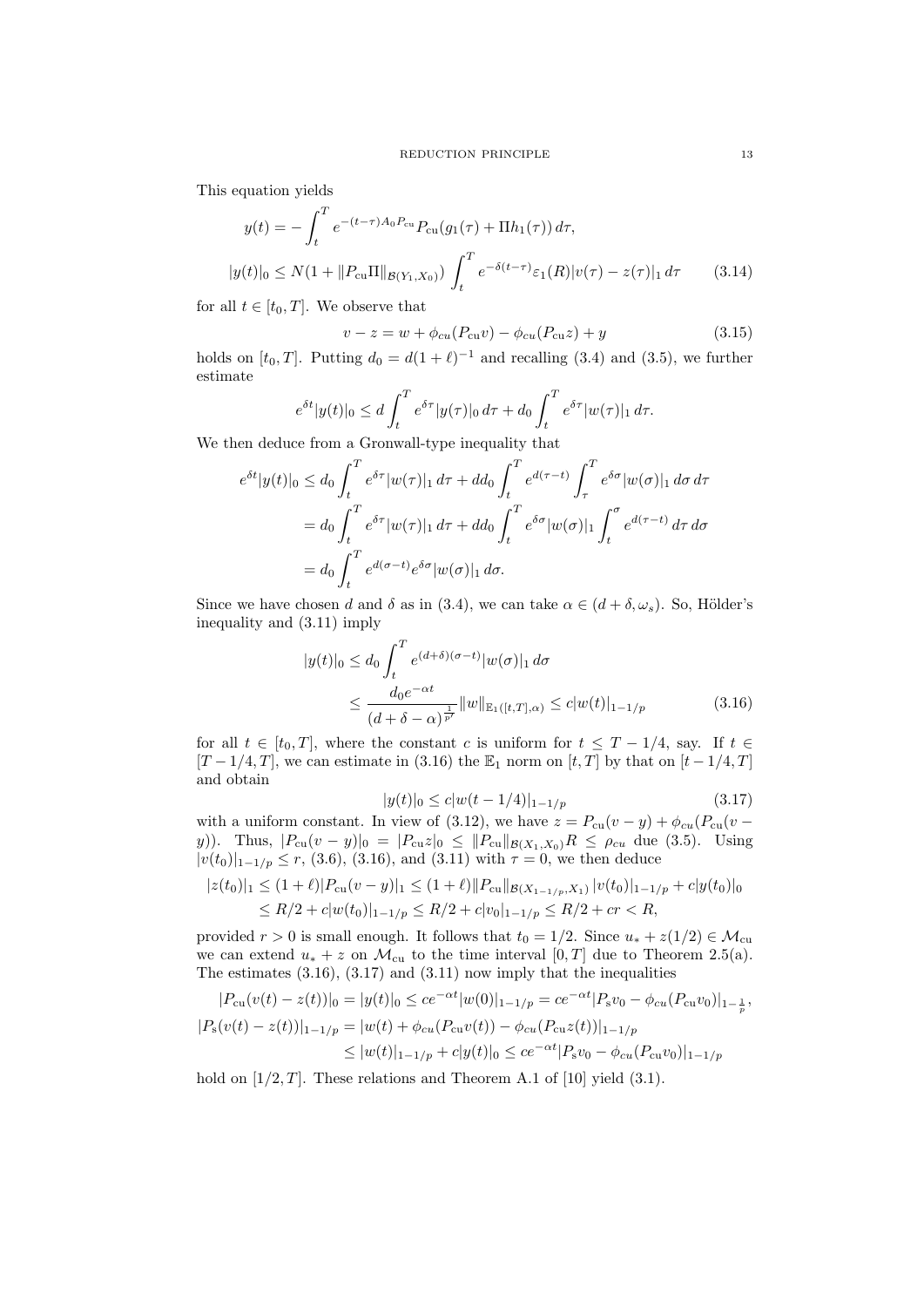*Part 4.* To establish  $(3.2)$ , it remains to show that

$$
|v(t) - z(t)|_{1-1/p} \le c|P_s v_0 - \phi_{cu}(P_{cu}v_0)|_{1-1/p} \quad \text{for all } t \in [0,1]. \tag{3.18}
$$

We first note that (3.15) also holds on [0, T] and that  $|P_{cu}z(t)|_0 \leq \rho_{cu}$  for  $0 \leq t \leq 1$ due to  $(3.5)$  and the text before this inequality. Let g and h be given by  $(3.8)$  and (3.7). Theorem 2.1 of [6] gives a  $\psi \in \mathbb{E}_1([0,1])$  such that

$$
\partial_t \psi(t) + A_* \psi(t) = g(t) \quad \text{on } \Omega, \quad \text{a.e. } t > 0,
$$
  
\n
$$
B_* \psi(t) = h(t) \quad \text{on } \partial\Omega, \quad t \ge 0,
$$
  
\n
$$
\psi(0) = w(0), \quad \text{on } \Omega.
$$

Using also (3.10) with  $\alpha = 0$ , we further obtain

 $\|\psi\|_{\mathbb{E}_1([0,1])} \le c(|w(0)|_{1-\frac{1}{p}} + \|g\|_{\mathbb{E}_0([0,1])} + \|h\|_{\mathbb{F}([0,1])}) \le c|w(0)|_{1-\frac{1}{p}} + \varepsilon(r)\|w\|_{\mathbb{E}_1([0,1])}.$ In view of (2.15) and (3.9), we have  $w = P_s \psi$  and thus

$$
||w||_{\mathbb{E}_1([0,1])} \le c ||\psi||_{\mathbb{E}_1([0,1])} \le c |w(0)|_{1-\frac{1}{p}} + \varepsilon(r) ||w||_{\mathbb{E}_1([0,1])},
$$
  
\n
$$
||w||_{\mathbb{E}_1([0,1])} \le c |w(0)|_{1-1/p} = c |P_s v_0 + \phi_{cu}(P_{cu}v_0)|_p,
$$
\n(3.19)

possibly after decreasing  $r > 0$ . Equation (3.15) and (2.7) now yield

$$
|v(t) - z(t)|_{1-1/p} \le c(|w(t)|_{1-1/p} + |y(t)|_0) \le c(||w||_{\mathbb{E}_1([0,1])} + |y(t)|_0)
$$
  
 
$$
\le c(|P_s v_0 + \phi_{cu}(P_{cu}v_0)|_{1-1/p} + |y(t)|_0)
$$
(3.20)

for all  $t \in [0, 1]$ . To control  $y(t)$ , we use again (3.13). As in the proof of Proposition 10 of [9] (letting there  $v = 0$  in steps (1), (4) and (5)), one can show that

$$
||g_1||_{\mathbb{E}_0([t,1])} + ||h_1||_{L^p([t,1];Y_1)} \leq c||v-z||_{L^p([t,1];X_1)}
$$

where the constant does not depend on  $t \in [0, 1]$ . Combined with (3.15), (3.19) and (3.1), these facts yield

$$
y(t) = e^{-(t-1)A_0 P_{cu}} y(1) - \int_t^1 e^{-(t-\tau)A_0 P_{cu}} P_{cu}(g_1(\tau) + \Pi h_1(\tau)) d\tau,
$$

$$
|y(t)|_0 \le c(|y(1)|_0 + \|v - z\|_{L^p([t,1];X_1)}) \le c(|y(1)|_0 + \|w\|_{L^p([t,1];X_1)} + \|y\|_{\mathbb{E}_0([t,1])})
$$
  

$$
\le c(|P_s v_0 + \phi_{cu}(P_{cu}v_0)|_{1-1/p} + \|y\|_{\mathbb{E}_0([t,1])})
$$

where we could employ that  $\phi_{cu}$  is Lipschitz with values in  $X_1$  since  $|P_{cu}v|_0$  and  $|P_{cu}z|_0$  are less than  $\rho_{cu}$  on [0, 1]. It follows

$$
|y(t)|_{0}^{p} \le c|P_{s}v_{0} + \phi_{cu}(P_{cu}v_{0})|_{1-1/p}^{p} + c\int_{t}^{1} |y(\tau)|_{0}^{p} d\tau
$$

for all  $t \in [0, 1]$ , so that  $|y(t)|_0^p \le c|P_s v_0 + \phi_{cu}(P_{cu}v_0)|_{1-1/p}^p$  by Gronwall's inequality. In view of  $(3.20)$ , we have established  $(3.18)$ .

Our first theorem says that the center–unstable manifold attracts solutions which stay in small ball around  $u_*$  for all  $t \geq 0$  and that there exists a tracking solution  $u_* + \overline{z}$  on  $\mathcal{M}_{\text{cu}}$ .

Theorem 3.2. [Asymptotic Phase] Assume that Hypothesis 2.1, condition (RR), (2.17), and dim  $P_{cu}X_0 < \infty$  hold. Then there exists constants  $r, c > 0$  and  $\alpha \in$  $(0, \omega_s)$  such that : If a solution v of  $(2.11)$  exists and satisfies  $|v(t)|_{1-1/p} \leq r$  for all  $t \geq 0$ , then there is a solution  $\overline{z}$  of  $(2.11)$  such that  $u_* + \overline{z}(t) \in \mathcal{M}_c$  and

$$
|v(t) - \overline{z}(t)|_1 \le ce^{-\alpha t} |P_s v_0 - \phi_{cu}(P_{cu}v_0)|_{1-1/p} \quad \text{for all } t \ge 1,
$$
 (3.21)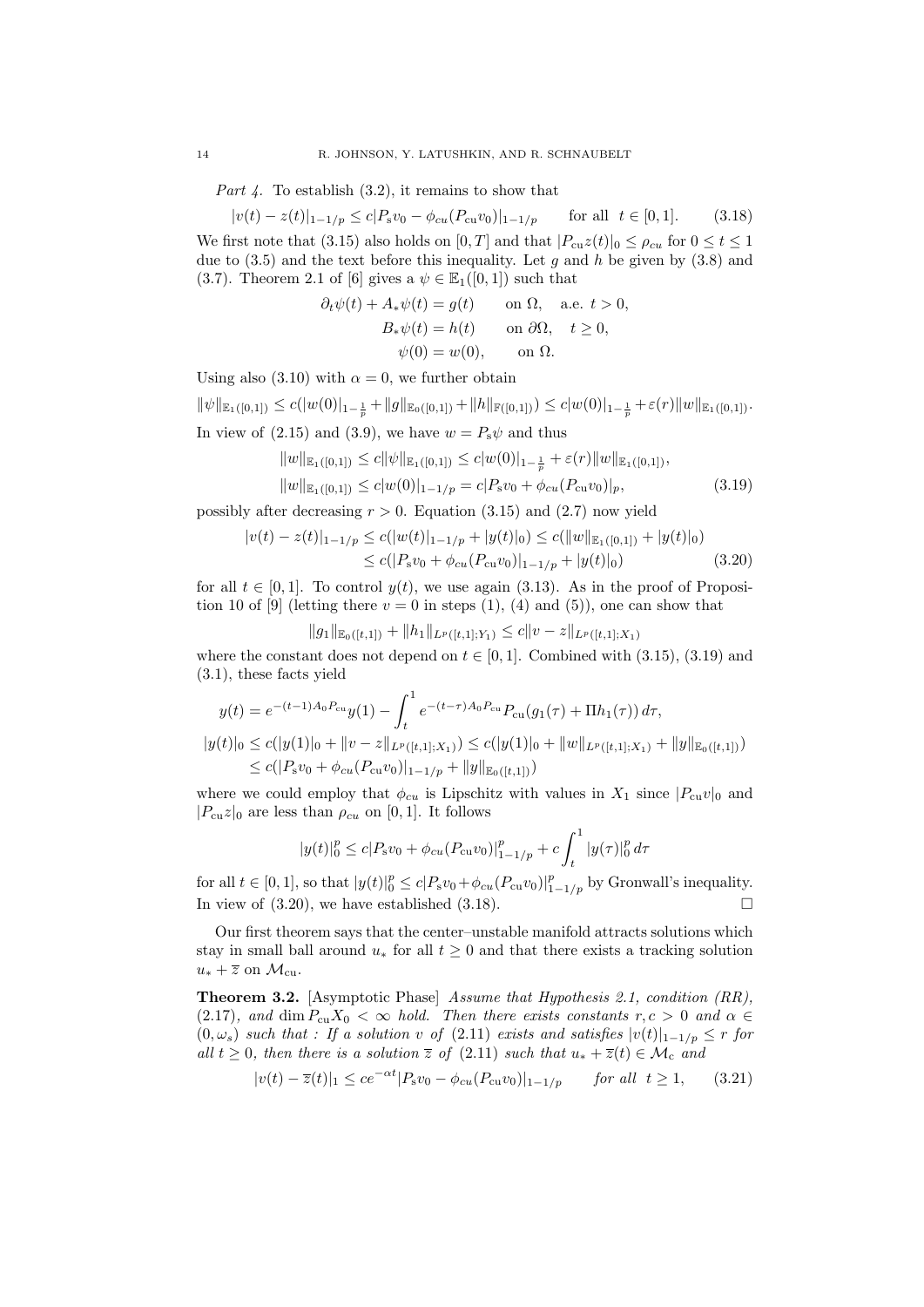#### REDUCTION PRINCIPLE 15

$$
|v(t) - \overline{z}(t)|_{1-1/p} \le ce^{-\alpha t} |P_s v_0 - \phi_{cu}(P_{cu}v_0)|_{1-1/p} \quad \text{for all } t \ge 0. \tag{3.22}
$$

*Proof.* We choose  $r > 0$  so small that Lemma 3.1 can be applied to v. Lemma 3.1 gives solutions  $z_n$  with  $u_* + z_n$  on  $\mathcal{M}_{\text{cu}}$  tracking v on  $[0, n]$  for every  $n \in \mathbb{N}$  with  $n \geq 2$ . Lemma 3.1 also yields

$$
|P_{cu}z_n(0)|_0 \le |P_{cu}v(0)|_0 + |P_{cu}(z_n(0) - v(0))|_0 \le cr
$$

for all  $n \in \mathbb{N}$ . Hence, there exists a subsequence  $n_j \to \infty$  so that  $P_{cu} z_{n_j}(0) \to \zeta \in$  $P_{cu}X_0$  as  $j \to \infty$ . Let  $\overline{z}$  be the solution of (2.11) on [-2, 2] such that  $P_{cu}\overline{z}(0) = \zeta$ and  $u_*+\overline{z}(t) \in \mathcal{M}_{\text{cu}}$  for  $t \in [-2,2]$ , decreasing  $r > 0$  if needed to apply Theorem 2.5 and Remark 2.2. We also have  $|\overline{z}(t)|_{1-1/p} \le c|\overline{z}(0)|_0 \le |\zeta|_0 \le c_1r$  for all  $t \in$  $[0, 2]$  and some constant  $c_1 > 0$ . Let b denote the supremum of  $t_1 > 1$  such that  $\overline{z}(t)$  exists on  $[0, t_1]$  and stays in the ball  $\overline{B}_{1-1/p}(0, (1+c_1+C'')r)$ , where  $C''$  is given by Lemma 3.1. We thus have  $b \geq 2$ . If we take a sufficiently small  $r > 0$ , Theorem 2.5(b) shows that  $u_* + \overline{z}(t) \in \mathcal{M}_{\text{cu}}$  for  $t \in [0, b)$ .

As in Theorem 4.2 of [10] one can prove that the functions  $P_{cu}z_n$  and  $P_{cu}\overline{z}$ satisfy an ordinary differential equation analogous to (2.20). Since the initial data  $P_{cu}z_{n_j}(0)$  converge to  $P_{cu}\overline{z}(0)$ , we thus obtain  $P_{cu}z_{n_j}(t) \to P_{cu}\overline{z}(t)$  in  $X_0$  as  $j \to \infty$ for  $t \in [0, b)$  and hence

$$
z_{n_j}(t) = P_{\text{cu}} z_{n_j}(t) + \phi_{\text{cu}} (P_{\text{cu}} z_{n_j}(t)) \rightarrow \overline{z}(t)
$$

in  $X_1 \hookrightarrow X_{1-1/p}$ , using also the Lipschitz property of  $\phi_{cu}$  stated in Theorem 2.5(d) and decreasing  $r > 0$  if necessary. Lemma 3.1 now implies that

$$
|\overline{z}(t)|_{1-1/p} \le \limsup_{j \to \infty} |z_{n_j}(t) - v(t)|_{1-1/p} + |v(t)|_{1-1/p}
$$
\n
$$
\le C''e^{-\alpha t}|v_0|_{1-1/p} + r \le (C'' + 1)r < (C'' + 1 + c_1)r.
$$
\n(3.23)

for all  $t \in [0, b)$ . As a result,  $b = \infty$  and  $\overline{z}$  exists for all  $t \geq 0$  and stays in  $\overline{B}_{1-1/p}(0, (C'' + 1 + c_1)r)$ . If  $r > 0$  is chosen small enough, then Lemma 3.3 below shows that  $u_* + \overline{z}(t) \in \mathcal{M}_{cs}$  for all  $t \geq 0$ . Hence,  $u_* + \overline{z}$  is contained in  $\mathcal{M}_c$  by Corollary 2.6 since  $u_* + \overline{z}(t) \in \mathcal{M}_{\text{cu}}$  for all  $t \geq 0$ . The convergence properties follow from Lemma 3.1 as in  $(3.23)$ .

**Lemma 3.3.** Assume that Hypothesis 2.1 and (2.18) hold. If  $u_* + v_0 \in M_{cs}$ , then

$$
v_0 = P_{cs}v_0 + \phi_{cs}(P_{cs} \mathcal{P} v_0), \qquad (3.24)
$$

where  $P = I - N_{1-1/p}B_*$ . Moreover, there exists  $a \bar{p} > 0$  such that if v is a solution of (2.11) on  $\mathbb{R}_+$  staying in  $B(u_*,\overline{\rho})$ , then  $u_* + v(t) \in \mathcal{M}_{\text{cs}}$  for all  $t \geq 0$ .

Proof. Theorem 2.4(b) shows that

$$
v_0 = P_{\rm cs} \mathcal{P} \, v_0 + \vartheta_{cs} (P_{\rm cs} \mathcal{P} \, v_0) + \phi_{cs} (P_{\rm cs} \mathcal{P} \, v_0)
$$

if  $u_* + v_0 \in \mathcal{M}_{\text{cs}}$ . Then  $P_{\text{cs}}v_0 = P_{\text{cs}}\mathcal{P} v_0 + \vartheta_{\text{cs}}(P_{\text{cs}}\mathcal{P} v_0)$ , and the first assertion follows. In the framework of Theorem 2.4, the second assertion can be shown as Theorem 2.3(d) (see the proof of Theorem 4.2(e) in [10]).  $\square$ 

Given a solution  $u_* + v$  near  $u_*,$  in Lemma 3.1 we have constructed a tracking solution on  $\mathcal{M}_{\text{cu}}$  for finite time intervals. In the next lemma, we construct such a solution on the center manifold in the case of trichotomy if also  $u_* + v(0) \in \mathcal{M}_{cs}$ .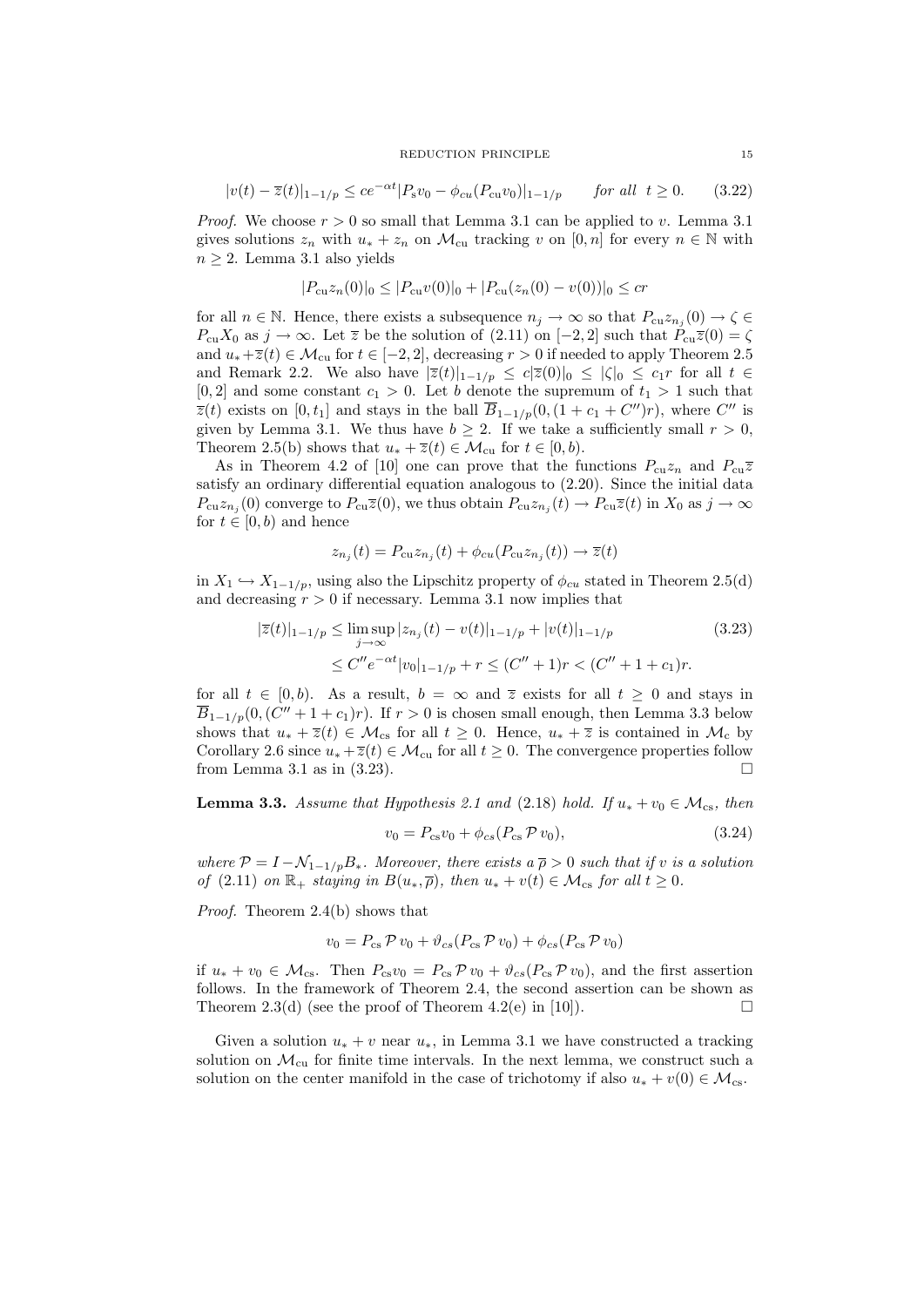**Lemma 3.4.** Assume that Hypothesis 2.1, condition  $(RR)$ , and  $(2.16)$  hold. Then there exist  $C, r > 0$  such that: If there is a solution v of  $(2.11)$  with  $u_* + v$  on  $\mathcal{M}_{\text{cs}}$  staying in  $B_{1-1/p}(0,r)$  on  $[0,T]$  for some  $T > 1$ , then there is a solution z of (2.11) on [0, T] such that  $u_* + z(t) \in \mathcal{M}_c$  for all  $t \in [0, T]$ ,  $P_{cu}z(T) = P_{cu}v(T)$ , and

$$
|v(t) - z(t)|_1 \le Ce^{-\alpha t} |P_s v_0 - \phi_{cu}(P_{cu}v_0)|_{1-1/p} \quad \text{for all } t \ge 1,
$$

$$
|v(t) - z(t)|_{1-1/p} \le Ce^{-\alpha t} |P_s v_0 - \phi_{cu}(P_{cu}v_0)|_{1-1/p} \quad \text{for all } t \ge 0,
$$

Given  $T_0 > 1$ , the constants are uniform for  $T \geq T_0$ .

*Proof.* We assume that  $T \geq 3$ . For a general  $T_0 > 0$  the proof is similar. Formula (3.24) says that  $v = P_{cs}v + \phi_{cs}(P_{cs} \mathcal{P} v)$ . We set  $w = P_s v - \phi_{cu}(P_{cu}v)$ . Since  $|P_cv(T)|_{1-1/p} \leq cr$ , for sufficiently small  $r > 0$  Theorem 2.5 gives a solution z of (2.11) on  $[T-3,T]$  such that  $P_cz(T) = P_cv(T)$  and  $u_*+z$  belongs to  $\mathcal{M}_c$ . Moreover,  $|z(T)|_1 \le c|P_c z(T)|_0 \le c r$ . Here and below the constants do not depend on v, T, t, r and the number  $R > 0$  introduced later. We have  $\mathcal{M}_{c} = \mathcal{M}_{cs} \cap \mathcal{M}_{cu}$ due to Corollary 2.6, and thus

$$
z = P_{\rm c}z + \phi_c(P_{\rm c}z) = P_{\rm cs}z + \phi_{cs}(P_{\rm cs}\mathcal{P}z) = P_{\rm cu}z + \phi_{cu}(P_{\rm cu}z).
$$

As a result,  $P_s z = \phi_{cu}(P_{cu}z)$  and  $P_u z = \phi_{cs}(P_{cs} \mathcal{P} z)$ . Hence,

$$
v - z = w + \phi_{cu}(P_{cu}v) - \phi_{cu}(P_{cu}z) + P_c(v - z)
$$
  
+ 
$$
\phi_{cs}(P_{cs} \mathcal{P} v) - \phi_{cs}(P_{cs} \mathcal{P} z).
$$
 (3.25)

We set  $y = P_c(v - z)$ . Given a small  $R > 0$  to be determined later, let  $t_0 \in [1/2, T)$ be the minimal time such that the solution  $z(t)$  of (2.11) with  $u_* + z$  on  $\mathcal{M}_c$  exists and the inequality  $|z(t)|_1 \leq R$  holds for all  $t_0 \leq t \leq T$ . As in part 3 of the proof of Lemma 3.1, we obtain that  $1/2 \le t_0 \le T - 2$  exists if  $r > 0$  is chosen small enough. We further note that Remark 2.2 shows that  $|v(t)|_1 \leq c|v(t-1/2)|_{1-1/p} \leq cr \leq R$ where we decrease  $r > 0$  if needed.

Theorems 2.4 and 2.5 imply that the maps  $\phi_{cs} : P_{cs} X_{1-1/p}^0 \to P_u X_0$  and  $\phi_{cu}$ :  $P_{\text{cu}}X_0 \to P_{\text{s}}X_{1-1/p}$  are Lipschitz with a constant  $\varepsilon(R)$  on balls of radius R in the respective domain spaces. Moreover,  $\phi_{cu} : P_{cu}X_0 \to P_sX_1$  is Lipschitz on this ball due to  $(RR)$  and Theorem 2.5(d) (after possibly decreasing R). We thus deduce

$$
|v(t) - z(t)|_{1-1/p} \le |w(t)|_{1-1/p} + \varepsilon(cR)|P_{\text{cu}}(v(t) - z(t))|_{0}
$$
  
+  $c\varepsilon(cR)|P_{\text{cs}} \mathcal{P}(v(t) - z(t))|_{1-1/p} + c|y(t)|_{0}$ 

from (3.25) and  $X_1 \hookrightarrow X_{1-1/p} \hookrightarrow X_0$ . Decreasing  $R > 0$  if needed, we obtain

$$
|v(t) - z(t)|_{1-1/p} \le c(|w(t)|_{1-1/p} + |y(t)|_0)
$$
\n(3.26)

for  $t_0 \le t \le T$ . Proceeding similarly, inequality (3.26) then leads to

$$
|v(t) - z(t)|_1 \le |w(t)|_1 + c|P_{\text{cu}}(v(t) - z(t))|_0 + c|P_{\text{cs}} \mathcal{P}(v(t) - z(t))|_{1-1/p} + c|y(t)|_0
$$
  
\n
$$
\le |w(t)|_1 + c(|w(t)|_{1-1/p} + |y(t)|_0) \le c(|w(t)|_1 + |y(t)|_0), \tag{3.27}
$$

for all  $t_0 \leq t \leq T$ .

Let 
$$
\delta \in (\underline{\omega}_c, \omega_s)
$$
. As in the proof of (3.13) and (3.14) in Lemma 3.1, we infer  
\n
$$
y'(t) = P_c(-A_*(v(t) - z(t)) + G(v(t)) - G(z(t)))
$$
\n
$$
= -A_0 P_c y(t) + P_c (\Pi(H(v(t)) - H(z(t))) + G(v(t)) - G(z(t))),
$$
\n
$$
y(t) = -\int_t^T e^{-(t-\tau)A_0 P_c} P_c (\Pi(H(v(\tau)) - H(z(\tau))) + G(v(\tau)) - G(z(\tau))) d\tau,
$$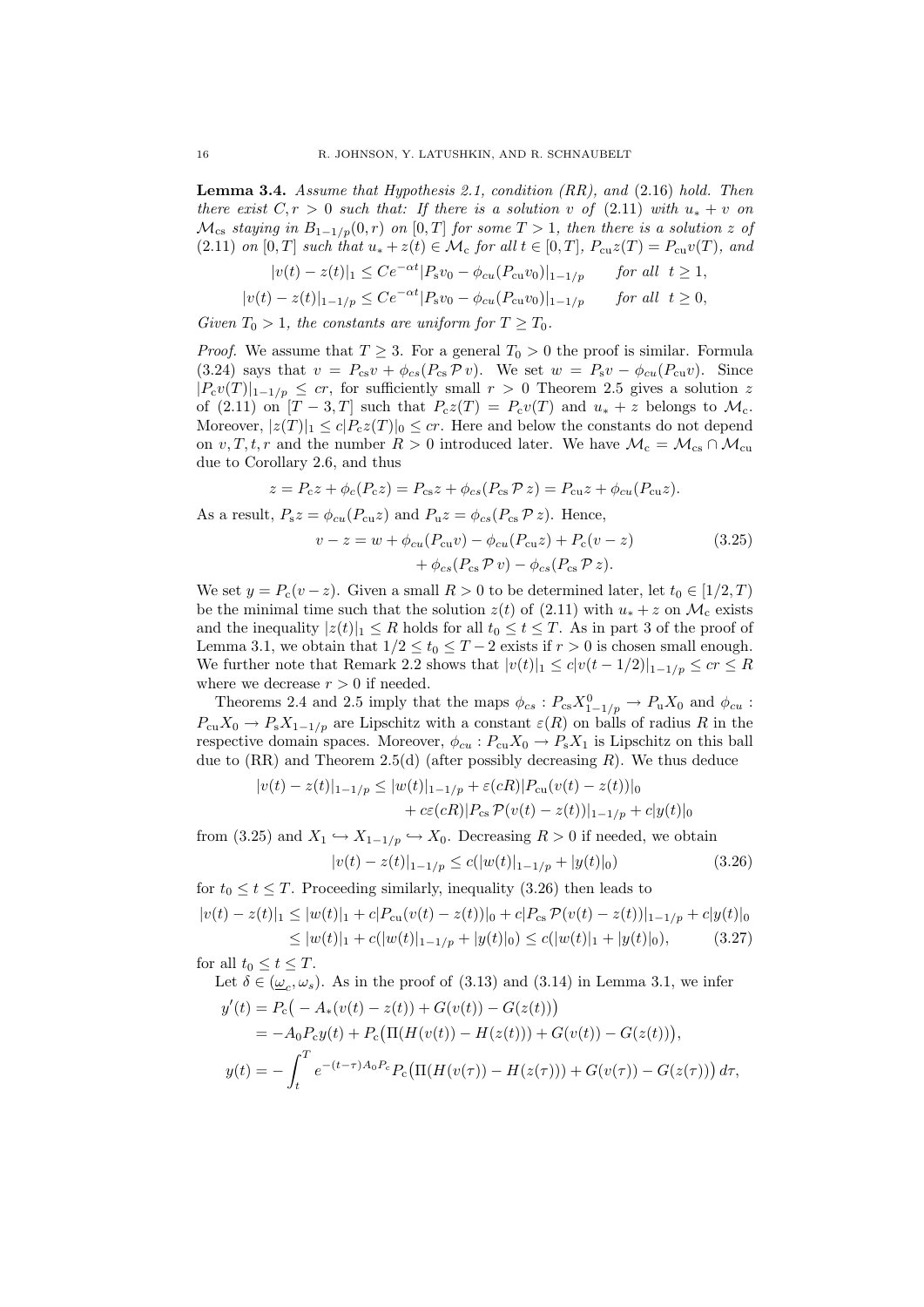$$
|y(t)|_0 \le c\varepsilon_1(R) \int_t^T e^{-\delta(t-\tau)} |v(\tau) - z(\tau)|_1 d\tau.
$$

Inequality (3.27) then implies

$$
e^{\delta t}|y(t)|_0 \leq c\varepsilon_1(R)\int_t^T e^{\delta \tau}|y(\tau)|_0 d\tau + c\varepsilon(R)\int_t^T e^{\delta t}|w(\tau)|_1 d\tau.
$$

Arguing as in the proof of (3.16) in Lemma 3.1 (with  $d = d_0 = c\epsilon(R)$  being small), we conclude that

$$
|y(t)|_0 \le d \int_t^T e^{(d+\delta)(\sigma-t)} |w(\sigma)|_1 d\sigma.
$$

We now fix a sufficiently small  $R > 0$  such that  $d + \delta < \omega_s$ , where  $d = c\varepsilon(R)$ . Let  $\alpha \in (d + \delta, \omega_s)$ . If we take a sufficiently small  $r > 0$ , we can apply estimates (3.11) and  $(3.19)$  from Lemma 3.1. Using first Hölder's inequality, we thus derive

$$
|y(t)|_0 \le c e^{-\alpha t} \|w\|_{\mathbb{E}_1([t,T],\alpha)} \le c |w(t)|_{1-1/p}
$$
\n(3.28)

for all  $t_0 \le t \le T - 1/4$ . As in (3.17), we also obtain

$$
|y(t)|_0 \le c|w(t-1/4)|_{1-1/p} \tag{3.29}
$$

for all  $t \in [T-1/4, T]$ . Observe that

$$
z = P_c z + \phi_c(P_c z) = P_c(v - y) + \phi_c(P_c(v - y)).
$$
\n(3.30)

Remark 2.2 further yields

$$
|v(t)|_1 \le c|v(t-1/2)|_{1-1/p} \le cr \le R/2
$$
\n(3.31)

for all  $t \in [t_0, T]$  and a sufficiently small  $r > 0$ . Using (3.30), (3.31) and (3.28), we infer

$$
|z(t_0)|_1 \le c(|v(t_0)|_1 + |y(t_0)|_0) \le R/2 + c|w(t_0)|_{1-1/p}.
$$

Since  $|w(t_0)|_{1-1/p} \le c |v(t_0)|_{1-1/p}$ , we finally conclude that  $|z(t_0)|_1 \le R/2 + c r < R$ , decreasing  $r > 0$  again, if needed. Thus,  $t_0 = 1/2$ . Now the estimates (3.26), (3.28), (3.29) and (3.11) imply

$$
|v(t) - z(t)|_{1-1/p} \le c(|w(t)|_{1-1/p} + |y(t)|_0)
$$
  
\n
$$
\le c e^{-\alpha t} |w(0)|_{1-1/p} = c e^{-\alpha t} |P_s v_0 - \phi_{cu} (P_{cu} v_0)|_{1-1/p}
$$

for all  $t \in [1/2, T]$ . We can extend this estimate to  $t \in [0, T]$  as in part 4) of the proof of Lemma 3.1. Finally, decreasing  $r > 0$  if necessary, one can use the estimate (A.2) in [10] applied to  $u_* + v$  and  $u_* + z$ , obtaining the inequality

$$
|v(t) - z(t)|_1 \le c|v(t - 1/2) - z(t - 1/2)|_{1-1/p}
$$

and completing the proof.

Our second theorem extends the stability Theorem 2.7 to the case of unstable spectrum. It says that the center manifold locally attracts the center–stable manifold with a tracking solution if the flow on  $\mathcal{M}_c$  is stable.

**Theorem 3.5.** Assume that Hypothesis 2.1, condition (RR), dim  $P_cX_0 < \infty$ , and the trichotomy condition (2.16) hold. Suppose that  $u_*$  is stable for the flow on  $\mathcal{M}_c$ . Then there exist sufficiently small  $r > 0$  and  $\rho > 0$  such that for each solution v of (2.11) with  $|v_0|_{1-1/p} \leq \rho$  either

- (a) there exists  $t > 0$  such that  $|v(t)|_{1-1/p} > r$ , or
- (b)  $u_* + v_0 \in \mathcal{M}_{\text{cs}}$ .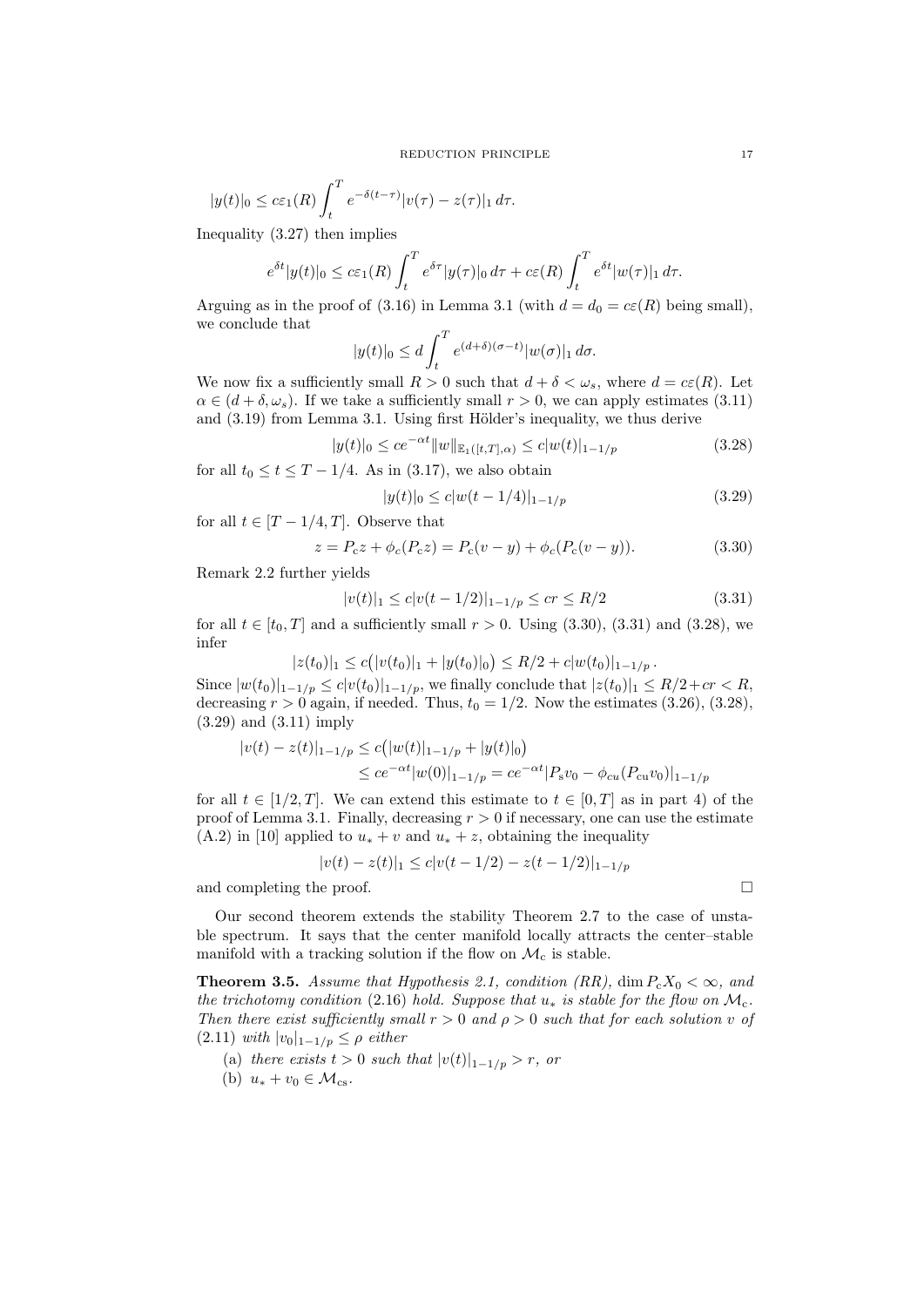Moreover, in case (b) the solution v of (2.11) with  $u_* + v(t) \in \mathcal{M}_{cs}$  exists for all  $t \geq 0$ , satisfies  $|v(t)|_{1-1/p} \leq r$  for all  $t \geq 0$ , and there exists a solution  $\overline{z}$  of  $(2.11)$ on  $\mathbb{R}_+$  with  $u_* + \overline{z}$  on  $\mathcal{M}_c$  such that

$$
|v(t) - z(t)|_1 \le Ce^{-\alpha t} |P_s v_0 - \phi_{cu}(P_{cu}v_0)|_{1-1/p} \quad \text{for all } t \ge 1,
$$
 (3.32)

$$
|v(t) - z(t)|_{1-1/p} \le Ce^{-\alpha t} |P_s v_0 - \phi_{cu}(P_{cu}v_0)|_{1-1/p} \quad \text{for all } t \ge 0. \tag{3.33}
$$

*Proof.* Let  $r > 0$  be the radius determined in Lemma 3.4. We choose a small  $\rho \in (0, r)$  to be fixed later. Let  $v_0$  with  $u_* + v_0 \in \mathcal{M}_{cs}$  satisfy  $|v_0|_{1-1/p} \leq \rho$ . Denote by T the supremum of all  $t > 0$  such that  $v(t)$  exists and satisfies  $|v(\tau)|_{1-\frac{1}{p}} < r$  for all  $0 \leq \tau \leq t$  and  $|v(T)|_{1-\frac{1}{p}} = r$ . Remark 2.2 implies that  $T > 1$  for sufficiently small  $\rho > 0$ . By Lemma 3.4, there exists a solution  $z_T$  of (2.11) on [0, T] such that  $P_c z_T(T) = P_c v(T), u_* + z_T(t) \in \mathcal{M}_c$  for  $0 \le t \le T$ , and

$$
|z_T(t) - v(t)|_1 \le ce^{-\alpha t}|P_s v_0 - \phi_{cu}(P_{cu}v_0)|_{1-1/p}, \qquad t \in [1, T],
$$
  

$$
|z_T(t) - v(t)|_{1-1/p} \le ce^{-\alpha t}|P_s v_0 - \phi_{cu}(P_{cu}v_0)|_{1-1/p} \le c\rho, \qquad t \in [0, T].
$$
 (3.34)

Here and below, c does not depend on T and  $\rho$ . Using this estimate and Remark 2.2, it follows that

$$
|z_T(0)|_{1-1/p} \le |z_T(0) - v(0)|_{1-1/p} + |v(0)|_{1-1/p} \le c\rho + c\rho = c\rho. \tag{3.35}
$$

Since  $u_*$  is stable for the flow on  $\mathcal{M}_c$ , we can choose  $\rho$  so small that

$$
|z_T(T)|_{1-1/p} = \text{dist}_{X_{1-1/p}}(u_* + z_T(T), u_*) \le r/2.
$$

We then obtain

$$
|v(T)|_{1-1/p} \le |v(T) - z_T(T)|_{1-1/p} + |z_T(T)|_{1-1/p} \le c\rho + r/2 < r
$$

provided  $\rho > 0$  is sufficiently small. This strict inequality is a contradiction if T is finite, and hence  $T = \infty$ . As a consequence, (3.35) holds for all  $T > 1$ . Since  $P_c X_0$ is finite dimensional, there thus exists a sequence of  $T_n \to \infty$  such that  $P_s z_{T_n}(0)$ converge as  $n \to \infty$  to some  $\zeta \in P_cX_0$  with  $|\zeta|_0 \leq c\rho$ . Using Theorem 2.3(a), we find a solution  $\overline{z}$  of (2.11) on some time interval [0,  $t_0$ ) such that  $P_c\overline{z}(0) = \zeta$  and  $u_* + \overline{z}$  belongs to  $\mathcal{M}_c$ . Since  $|\overline{z}(0)|_{1-1/p} \leq c|\zeta|_0 \leq c\rho$ , the stability of  $u_*$  on  $\mathcal{M}_c$ implies that  $\overline{z}(t)$  exists and  $|\overline{z}(t)|_{1-1/p} \leq r$  for all  $t \geq 0$ , if  $\rho > 0$  is sufficiently small. As in the proof of Theorem 3.2 we then deduce that  $z_{T_n}(t)$  converges to  $\overline{z}(t)$  in  $X_1$ as  $n \to \infty$ . Thus, the required estimate (3.32) follows from (3.34).

In our last theorem, we extend the stability Theorem 2.7 from the set  $K = \{u_*\}$ to larger invariant sets  $K$ .

Theorem 3.6. [Reduction Principle] Assume the conditions of Theorem 2.7. There exists small numbers  $\rho, \rho_0 > 0$  such that if  $K \subset B_{X_{1-1/n}}(u_*, \rho)$  is a backward and forward globally invariant set for (1.1), then the following assertions hold:

(a)  $K \subset \mathcal{M}_c$  and there exists a set  $K_0 \subset B_{P_cX_0}(0,\rho_0)$  such that

$$
K = \{u_* + w_0 + \phi_c(w_0) : w_0 \in K_0\}
$$
\n(3.36)

and  $K_0$  is forward and backward invariant with respect to the flow induced by the ODE (2.20).

(b) If  $K_0$  is stable, resp. asymptotically stable, for the flow induced by the ODE  $(2.20)$ , then K is stable, resp. asymptotically stable, for the flow of  $(1.1)$ .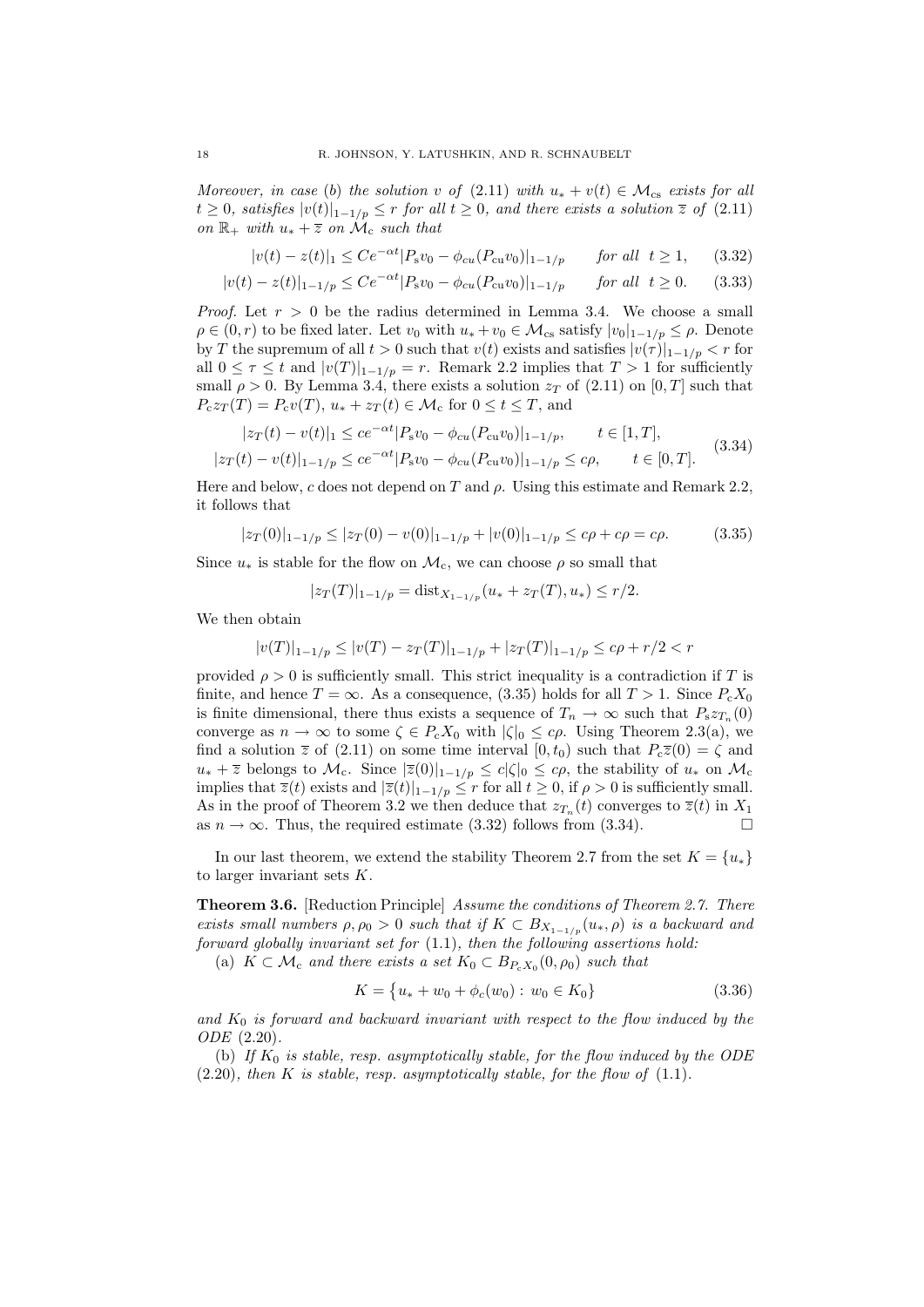*Proof.* Let  $r > 0$  be the radius determined in Lemma 3.1 and Theorem 3.2. Take  $\rho > 0$  smaller than the radius described in Theorem 2.3 such that

$$
\rho < r/2 \quad \text{and} \quad \rho_0 := \rho \| P_c \|_{\mathcal{B}(X_{1-1/p}, X_0)} < r/2 \tag{3.37}
$$

hold. Let  $K \subset B_{X_{1-1/p}}(u_*, \rho)$  be a backward and forward globally invariant set for (1.1); that is, for each  $u_* + v_0 \in K$  the solution v of (2.11) with  $v(0) = v_0$  exists for all  $t \in \mathbb{R}$  and  $u_* + v(t) \in K$  for all  $t \in \mathbb{R}$ .

(a) The inclusion  $K \subset \mathcal{M}_c$  follows from Theorem 2.3(d) by our choice of  $\rho$  since K is invariant. We define  $K_0 = \{P_c(u_0 - u_*) : u_0 \in K\}$ . Then  $K_0 \subset B_{P_cX_0}(0, \rho_0)$ . For  $y_0 \in K_0$ , the function  $v_0 = y_0 + \phi_c(y_0)$  satisfies  $u_0 = u_* + v_0 \in K$ . The solution v of (2.11) with the initial datum  $v(0) = v_0$  thus exists for all  $t \in \mathbb{R}$  and satisfies  $u_* + v(t) \in K \subset B_{X_{1-1/n}}(u_*, \rho)$ . By Theorem 2.3 (c), the function  $y = P_c v$  solves the ODE (2.20) for all  $t \in \mathbb{R}$  and thus  $K_0$  is invariant for the flow induced by (2.20).

(b) First, we claim that the following assertions hold provided the numbers  $\overline{r}_0$ ,  $\overline{r} > 0$  are chosen small enough:

if 
$$
\text{dist}_{P_cX_0}(y, K_0) \leq \bar{r}_0
$$
 then  $|y|_{1-1/p} \leq r$ ,  $(3.38)$ 

if 
$$
dist_{X_{1-1/p}}(u_* + v, K) \leq \overline{r}
$$
 then  $|v|_{1-1/p} \leq r$ ,  $(3.39)$ 

if dist<sub> $X_{1-1/p}$ </sub>  $(u_* + v, K) \leq \overline{r}$  then

$$
|P_s v - \phi_c(P_c v)|_{1-1/p} \le c \operatorname{dist}_{X_{1-1/p}}(u_* + v, K). \quad (3.40)
$$

To show (3.38), we recall that  $K_0 \subset B_{P_cX_0}(0,\rho_0)$  with  $\rho_0 = \rho ||P_c||_{\mathcal{B}(X_{1-1/p},X_0)}$ . Thus, choosing  $w_0 \in K_0$  appropriately and using (3.37), we have

$$
|y|_{1-1/p} \le |y - w_0|_{1-1/p} + |w_0|_{1-1/p}
$$
  
\n
$$
\le 2 \operatorname{dist}_{X_{1-1/p}}(y, K_0) + \rho ||P_c||_{\mathcal{B}(X_{1-1/p}, X_0)}
$$
  
\n
$$
\le 2\overline{r}_0 + \rho ||P_c||_{\mathcal{B}(X_{1-1/p}, X_0)} \le r/2 + r/2 = r,
$$

provided  $\bar{r}_0 > 0$  is small enough. The proof of (3.39) is analogous. To show (3.40), let us pick a  $w \in K$  such that

$$
|u_* + v - w|_{1-1/p} \le 2 \operatorname{dist}_{X_{1-1/p}}(u_* + v, K).
$$

We note that  $w = u_* + w_0 + \phi_c(w_0)$  for some  $w_0 \in K_0$  due to (3.36) and recall that  $w_0 \in B_{P_cX_0}(0, \rho_0)$  and  $v \in B_{X_{1-1/p}}(0, r)$  by (3.39). Using the Lipschitz property of  $\phi_c$  on small balls stated in Theorem 2.3, we then obtain

$$
|P_s v - \phi_c(P_c v)|_{1-1/p} \le |P_s v - \phi_c(w_0)|_{1-1/p} + |\phi_c(w_0) - \phi_c(P_c v)|_{1-1/p}
$$
  
\n
$$
\le |P_s v - P_s(w - u_*)|_{1-1/p} + c|P_c(w - u_*) - P_c v|_{1-1/p}
$$
  
\n
$$
\le c|u_* + v - w|_{1-1/p} \le c \operatorname{dist}_{X_{1-1/p}}(u_* + v, K).
$$

Next, let us assume that  $K_0$  is stable, that is, that for each  $\bar{r}_0 > 0$  there is  $a \bar{p}_0 > 0$  such that if  $dist_{P_cX_0}(y(0), K_0) \leq \bar{p}_0$  then  $dist_{P_cX_0}(y(t), K_0) \leq \bar{r}_0$  for all  $t \geq 0$  for the solution y in  $P_cX_0$  of the ODE (2.20). Here we choose  $\overline{r}_0 > 0$ such that (3.38) holds, but possibly  $\bar{r}_0$  will be further decreased below. To prove that K is stable, let  $\overline{r} > 0$  be given where we may assume that  $\overline{r} < r$  and that  $\bar{r}$  is so small that (3.39) and (3.40) hold. We have have to find  $\bar{p} > 0$  such that if dist<sub> $X_{1-1/p}$ </sub>  $(u_* + v_0, K) \leq \overline{\rho}$  then the solution v of (2.11) with the initial data  $v(0) = v_0$  exists for all  $t \geq 0$  and satisfies dist<sub> $X_{1-1/p}$ </sub> $(u_* + v(t), K) \leq \overline{r}$  for all  $t \geq 0$ . Let us fix a  $\bar{\rho} < \bar{r}$  to be determined later.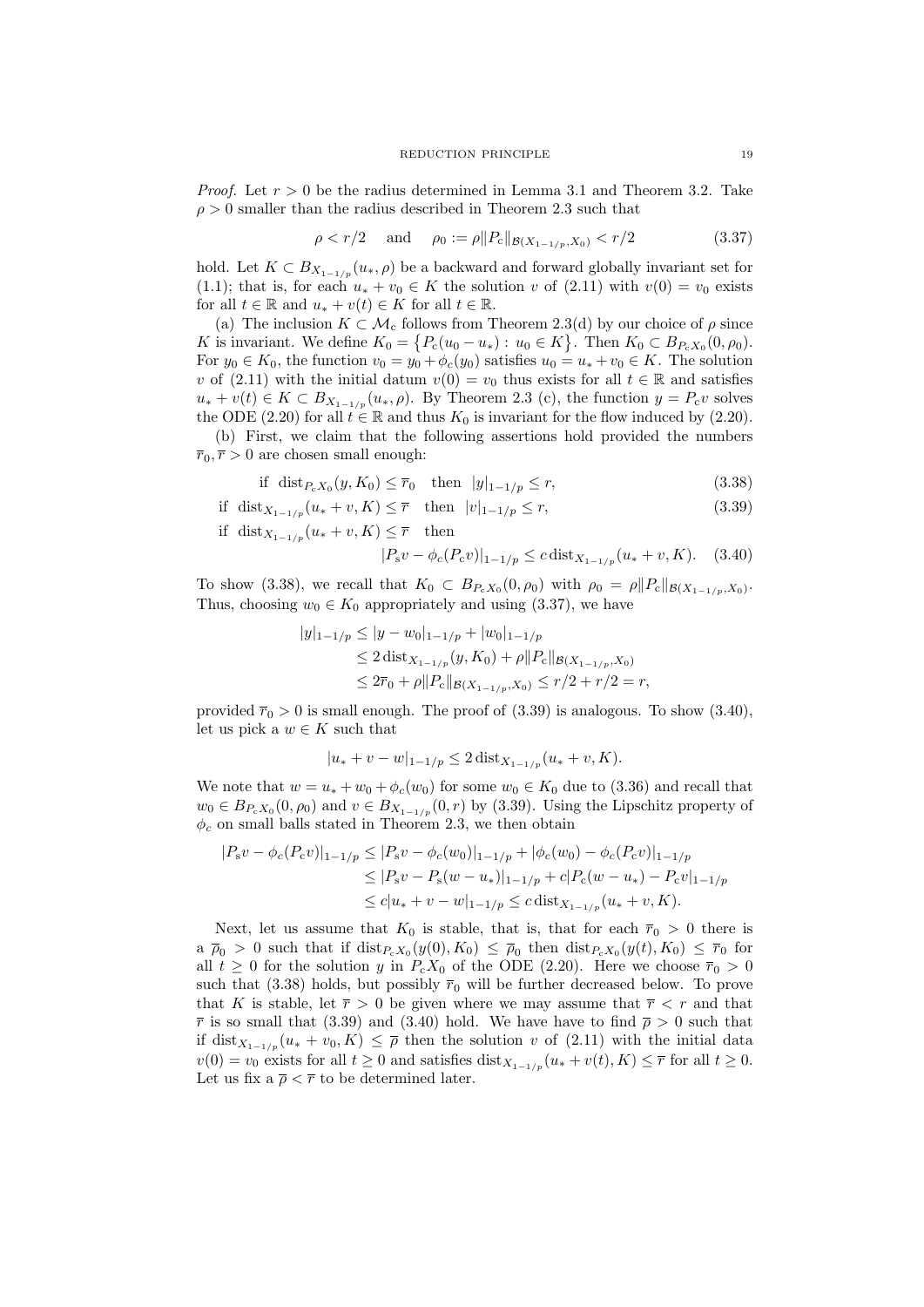Since dist<sub> $X_{1-1/p}$ </sub>  $(u_* + v_0, K) \leq \overline{\rho} < \overline{r}$ , either the solution  $v(t)$  of (2.11) is defined for all  $t \geq 0$  and satisfies  $\text{dist}_{X_{1-1/p}}(u_* + v(t), K) < \overline{r}$  for all  $t \geq 0$ , or there is a number T such that  $dist_{X_{1-1/p}}(u_* + v(t), K) < \overline{r}$  for all  $0 \le t < T$  with equality for  $t = T$ . (We can again assume that T is larger than 1 due to Remark 2.2.) Suppose that the second option holds. By (3.39), we have  $|v(t)|_{1-1/p} \leq r$  for all  $0 \leq t \leq T$ . Lemma 3.1 thus yields a solution z of (2.11) on [0, T] with  $u_* + z(t) \in \mathcal{M}_c$ . (We recall that  $\mathcal{M}_{c} = \mathcal{M}_{cu}$  due to the setting assumed in the theorem.) Moreover, z satisfies  $P_cz(T) = P_cv(T)$  and the estimate

$$
|v(t) - z(t)|_{1-1/p} \le ce^{-\alpha t} |P_s v_0 - \phi_c(P_c v_0)|_{1-1/p}
$$
\n(3.41)

for all  $0 \le t \le T$ .

We pause to remark the inequality

$$
dist_{P_cX_0}(P_c v(0), K_0) \le c \, dist_{X_{1-1/p}}(u_* + v(0), K), \tag{3.42}
$$

proved as follows: Pick a  $w_0 \in K_0$  such that  $w = u_* + w_0 + \phi_c(w_0) \in K$  satisfies the inequality  $|u_* + v(0) - w|_{1-1/p} \leq 2 \text{ dist}_{X_{1-1/p}}(u_* + v(0), K)$ . We then establish the claim (3.42) by computing

$$
\begin{aligned} \operatorname{dist}_{P_c X_0} (P_c v(0), K_0) &\leq |P_c v(0) - w_0|_{P_c X_0} = |P_c(v(0) - w_0 - \phi_c(w_0))|_{P_c X_0} \\ &\leq \|P_c\|_{\mathcal{B}(X_{1-1/p}, X_0)} |v(0) - w_0 - \phi_c(w_0)|_{1-1/p} \\ &= \|P_c\|_{\mathcal{B}(X_{1-1/p}, X_0)} |u_* + v(0) - w|_{1-1/p} \leq c \operatorname{dist}_{X_{1-1/p}} (u_* + v(0), K). \end{aligned}
$$

Using  $(3.41)$ ,  $(3.42)$ , and  $(3.40)$  with v replaced by  $v_0$ , we obtain

$$
\begin{aligned} \operatorname{dist}_{P_c X_0}(P_c z(0), K_0) &\leq |P_c z(0) - P_c v(0)|_0 + \operatorname{dist}_{P_c X_0}(P_c v(0), K_0) \\ &\leq c |P_s v_0 - \phi_c(P_c v_0)|_{1-1/p} + c \operatorname{dist}_{X_{1-1/p}}(u_* + v(0), K) \\ &\leq c \operatorname{dist}_{X_{1-1/p}}(u_* + v_0, K) \leq c\overline{\rho}. \end{aligned} \tag{3.43}
$$

By Theorem 2.3(c),  $y(t) = P_c z(t)$  satisfies the ODE (2.20). If  $\bar{\rho} > 0$  is chosen sufficiently small, then (3.43) yields

$$
dist_{P_{c}X_{0}}(y(0), K_{0}) \leq c\overline{\rho} \leq \overline{\rho}_{0},
$$

where  $\bar{p}_0 > 0$  was chosen above depending on  $\bar{r}_0$ . Since  $K_0$  is stable, it follows that  $dist_{P_cX_0}(y(t), K_0) \leq \bar{r}_0$  for all  $0 \leq t \leq T$  (3.44)

(and thus 
$$
|y(t)|_{1-1/p} \le r
$$
 by (3.38)). Using  $u_* + z(t) \in \mathcal{M}_c$  and (3.36), and also the Lipschitz property of  $\phi_c$ , we estimate

$$
dist_{X_{1-1/p}}(u_* + z(t), K)
$$
  
= 
$$
\inf_{w_0 \in K_0} |(u_* + P_c z(t) + \phi_c(P_c z(t))) - (u_* + w_0 + \phi_c(w_0))|_{1-1/p}
$$
  

$$
\leq \inf_{w_0 \in K_0} (c|P_c z(t) - w_0|_0 + c|P_c z(t) - w_0|_0)
$$
  

$$
\leq c \operatorname{dist}_{P_c X_0}(P_c z(t), K_0)
$$
 (3.45)

for all  $0 \le t \le T$ . By means of  $(3.45), (3.41), (3.40),$  and  $(3.44),$  we deduce

$$
\begin{aligned} \text{dist}_{X_{1-1/p}}(u_* + v(t), K) &\leq \text{dist}_{X_{1-1/p}}(u_* + z(t), K) + |v(t) - z(t)|_{1-1/p} \\ &\leq c \, \text{dist}_{P_cX_0}(P_c z(t), K_0) + c e^{-\alpha t} |P_s v_0 - \phi_c(P_c v_0)|_{1-1/p} \end{aligned} \tag{3.46}
$$
\n
$$
\leq c \, \text{dist}_{P_cX_0}(y(t), K_0) + c \, \text{dist}_{X_{1-1/p}}(u_* + v_0, K)
$$
\n
$$
\leq c \overline{r}_0 + c\overline{\rho} < \overline{r}/2 + \overline{r}/2 = \overline{r}
$$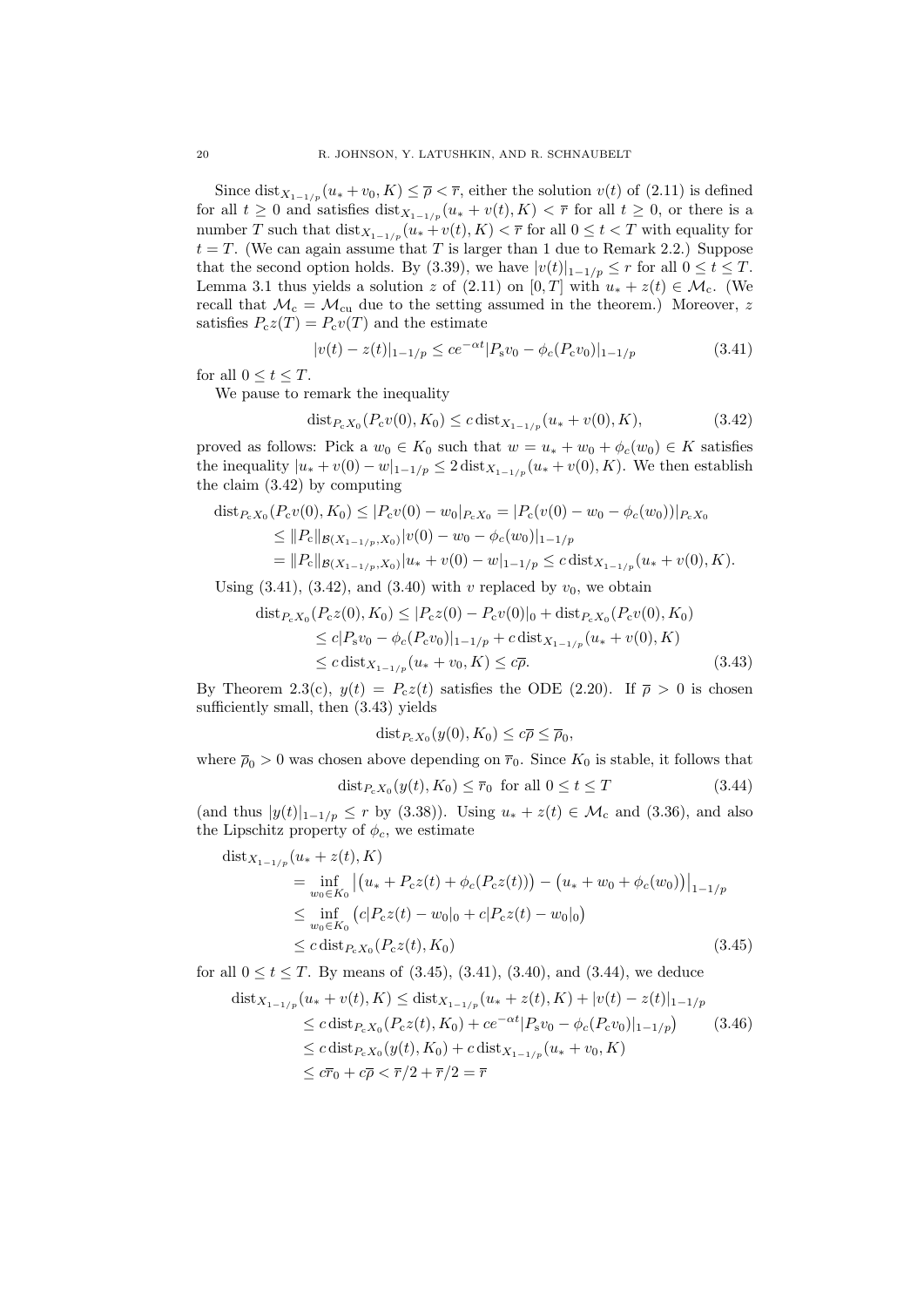for all  $0 \le t \le T$ , provided that  $\overline{r}_0 > 0$  and  $\overline{\rho} > 0$  are sufficiently small. This strict inequality is a contradiction that proves  $T = \infty$ . In particular, the inequality dist<sub> $X_{1-1/p}$ </sub>  $(u_* + v(t), K) < \overline{r}$  holds for all  $t \geq 0$  and thus K is stable.

To prove the asymptotic stability of K assuming that  $K_0$  is asymptotically stable, we apply Theorem 3.2 to the solution  $v(t)$  that has been just constructed for all  $t > 0$ . That is, we take the solution  $\overline{z}$  with  $u_* + \overline{z}(t) \in \mathcal{M}_c$  that tracks the solution v as described in (3.22). Replacing z by  $\overline{z}$  in (3.43) and (3.46), we obtain

$$
dist_{P_cX_0}(P_c\overline{z}(0), K_0) \le c \, dist_{X_{1-1/p}}(u_* + v_0, K),\tag{3.47}
$$

$$
dist_{X_{1-1/p}}(u_* + v(t), K) \le c \, dist_{P_cX_0}(P_c\overline{z}(t), K_0)
$$
\n(3.48)

$$
+ce^{-\alpha t}|P_s v_0 - \phi_c(P_c v_0)|_{1-1/p}
$$
,

for all  $t \geq 0$ . Set  $\overline{y}(t) = P_c \overline{z}(t)$ . Due to the asymptotic stability of  $K_0$  and  $(3.47)$ , if dist<sub> $X_{1-1/p}$ </sub>  $(u_* + v_0, K)$  is sufficiently small, then one has  $dist_{P_cX_0}(\overline{y}(t), K_0) \to 0$ as  $t \to \infty$ . Finally, due to (3.48), we conclude that  $dist_{X_{1-1/n}}(u_* + v(t), K) \to 0$  as  $t \to \infty$ .

#### **REFERENCES**

- [1] R. Adams, Sobolev Spaces. Academic Press, New York, 1975.
- [2] H. Amann, Linear and Quasilinear Parabolic Problems, Vol. I. Abstract Linear Theory. Birkhäuser, Boston (MA), 1995.
- [3] H. Amann, *Dynamic theory of quasilinear parabolic equations. II. Reaction-diffusion sys*tems. Differential Integral Equations 3 (1990), 13–75.
- [4] P. Bates and C. Jones, Invariant manifolds for semilinear partial differential equations. In: U. Kirchgraber and H.-O. Walther (Eds.), 'Dynamics Reported. A Series in Dynamical Systems and their Applications 2,' Wiley, Chichester, 1989, pp. 1–38.
- [5] R. Denk, M. Hieber and J. Prüss, R-boundedness, Fourier multipliers and problems of elliptic and parabolic type. Memoirs Amer. Math. Soc. 166, no. 788, 2003.
- [6] R. Denk, M. Hieber and J. Prüss, *Optimal*  $L_p-L_q$  *estimates for parabolic boundary value* problems with inhomogeneous data. Math. Z. 257 (2007), 193–224.
- [7] J. Escher, J. Prüss and G. Simonett, Analytic solutions for a Stefan problem with Gibbs-Thomson correction. J. Reine Angew. Math. 563 (2003), 1–52.
- [8] J. Escher and G. Simonett, A center manifold analysis for the Mullins-Sekerka model. J. Differential Equations 143 (1998), 267–292.
- [9] Y. Latushkin, J. Prüss and R. Schnaubelt, Stable and unstable manifolds for quasilinear parabolic systems with fully nonlinear boundary conditions. J. Evolution Equations  $6$  (2006), 537–576.
- [10] Y. Latushkin, J. Prüss and R. Schnaubelt, Center manifolds and dynamics near equilibria of quasilinear parabolic systems with fully nonlinear boundary conditions. Discrete Continuous Dynamical Systems B, 9 (2008), 595 - 633.
- [11] A. Lunardi, Analytic Semigroups and Optimal Regularity in Parabolic Problems. Birkhäuser, Basel, 1995.
- [12] A. Mielke, Normal hyperbolicity of center manifolds and Saint-Venant's principle. Arch. Rational Mech. Anal. 110 (1990), 353–372.
- [13] K. Palmer, On the stability of the center manifold. Z. Angew. Math. Phys. 38 (1987), 273– 278.
- [14] V. A. Pliss, A reduction principle in the theory of stability of motion. Izvestiya Akad. Nauk SSSR, Ser. Matem. 28 (1964) 1297–1324.
- [15] J. Prüss and G. Simonett, Stability of equilibria for the Stefan problem with surface tension. SIAM J. Math. Anal. 40 (2008) 675–698.
- [16] J. Prüss, G. Simonett and R. Zacher, On convergence of solutions to equilibria for quasilinear parabolic problems. J. Differential Equations 246 (2009), 3902–3931.
- [17] M. Renardy, A centre manifold theorem for hyperbolic PDEs. Proc. Roy. Soc. Edinburgh Sect. A 122 (1992), 363–377.
- [18] G.R. Sell and Y. You, Dynamics of evolutionary equations. Springer–Verlag, New York, 2002.